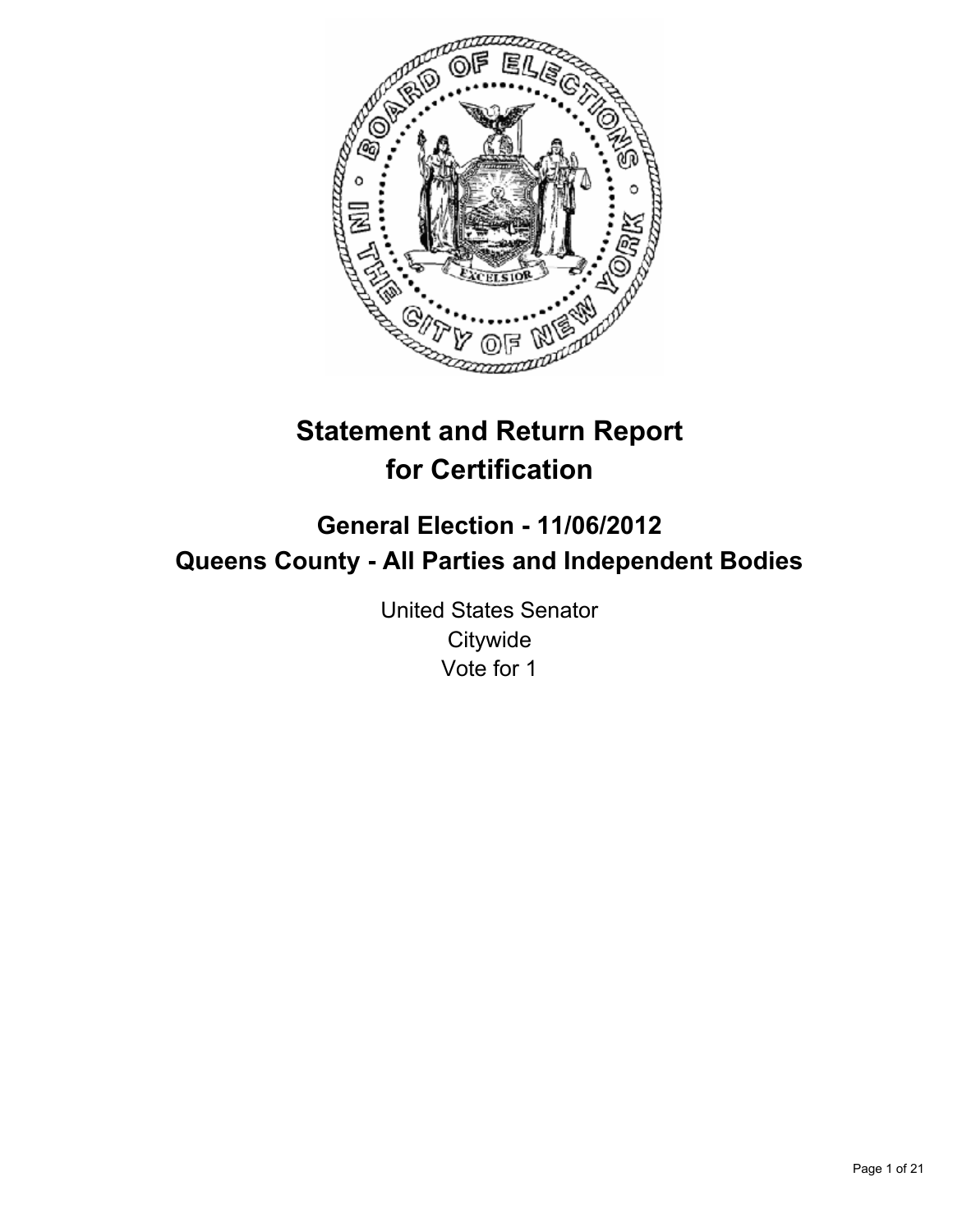

| <b>PUBLIC COUNTER</b>                                    | 20,510       |
|----------------------------------------------------------|--------------|
| <b>EMERGENCY</b>                                         | 0            |
| ABSENTEE/MILITARY                                        | 1,307        |
| <b>FEDERAL</b>                                           | 413          |
| <b>SPECIAL PRESIDENTIAL</b>                              | 0            |
| <b>AFFIDAVIT</b>                                         | 9,174        |
| <b>Total Ballots</b>                                     | 31,404       |
| Less - Inapplicable Federal/Special Presidential Ballots | 0            |
| <b>Total Applicable Ballots</b>                          | 31,404       |
| KIRSTEN E. GILLIBRAND (DEMOCRATIC)                       | 19,339       |
| <b>WENDY LONG (REPUBLICAN)</b>                           | 6,593        |
| WENDY LONG (CONSERVATIVE)                                | 1,074        |
| KIRSTEN E. GILLIBRAND (WORKING FAMILIES)                 | 692          |
| KIRSTEN E. GILLIBRAND (INDEPENDENCE)                     | 356          |
| <b>COLIA CLARK (GREEN)</b>                               | 95           |
| CHRIS EDES (LIBERTARIAN)                                 | 63           |
| JOHN MANGELLI (COMMON SENSE)                             | 91           |
| <b>BERNIE SANDERS (WRITE-IN)</b>                         | 1            |
| <b>BOB TURNER (WRITE-IN)</b>                             | 6            |
| DAVID ULRICH (WRITE-IN)                                  | $\mathbf{1}$ |
| ERIC ULRICH (WRITE-IN)                                   | 6            |
| ISAAC PARSEE (WRITE-IN)                                  | 1            |
| JOSEPH F. DRENNAN (WRITE-IN)                             | 1            |
| <b>ROBERT TURNER (WRITE-IN)</b>                          | $\mathbf{1}$ |
| UNATTRIBUTABLE WRITE-IN (WRITE-IN)                       | 5            |
| WENDY LONG (WRITE-IN)                                    | 8            |
| WIL BAKER (WRITE-IN)                                     | $\mathbf{1}$ |
| <b>Total Votes</b>                                       | 28,334       |
| Unrecorded                                               | 3,070        |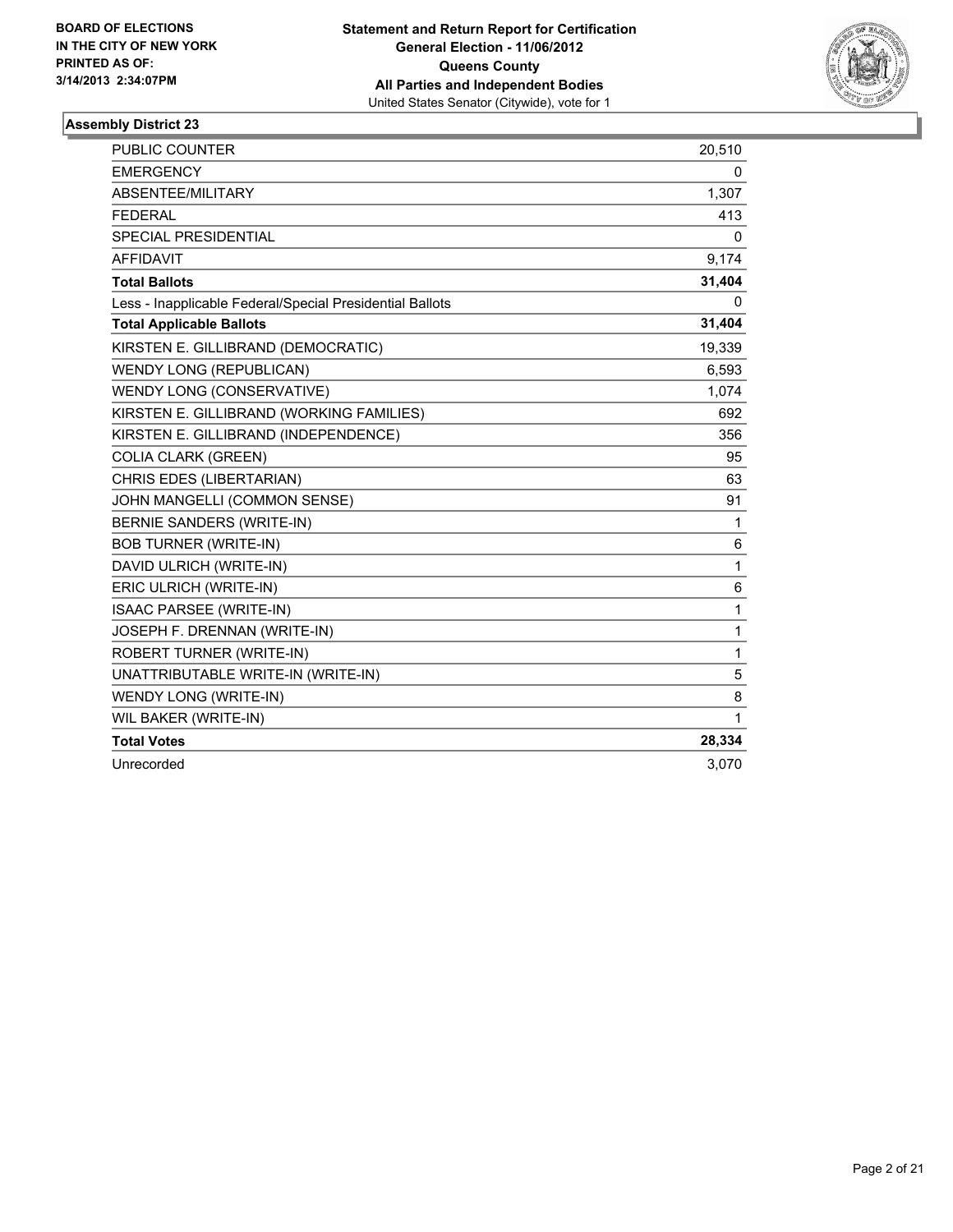

| <b>PUBLIC COUNTER</b>                                    | 30,243         |
|----------------------------------------------------------|----------------|
| <b>EMERGENCY</b>                                         | 0              |
| ABSENTEE/MILITARY                                        | 1,123          |
| <b>FEDERAL</b>                                           | 245            |
| <b>SPECIAL PRESIDENTIAL</b>                              | 0              |
| <b>AFFIDAVIT</b>                                         | 3,005          |
| <b>Total Ballots</b>                                     | 34,616         |
| Less - Inapplicable Federal/Special Presidential Ballots | 0              |
| <b>Total Applicable Ballots</b>                          | 34,616         |
| KIRSTEN E. GILLIBRAND (DEMOCRATIC)                       | 26,400         |
| <b>WENDY LONG (REPUBLICAN)</b>                           | 4,483          |
| WENDY LONG (CONSERVATIVE)                                | 455            |
| KIRSTEN E. GILLIBRAND (WORKING FAMILIES)                 | 667            |
| KIRSTEN E. GILLIBRAND (INDEPENDENCE)                     | 302            |
| <b>COLIA CLARK (GREEN)</b>                               | 141            |
| CHRIS EDES (LIBERTARIAN)                                 | 112            |
| JOHN MANGELLI (COMMON SENSE)                             | 68             |
| AL SHARPTON (WRITE-IN)                                   | 1              |
| ATHANASIOS ARNIOTIS (WRITE-IN)                           | $\mathbf{1}$   |
| <b>BARACK OBAMA (WRITE-IN)</b>                           | 1              |
| BOB MENENDEZ (WRITE-IN)                                  | 3              |
| CHARLES SCHUMER (WRITE-IN)                               | 1              |
| E BORG DUNCAN (WRITE-IN)                                 | $\mathbf{1}$   |
| ERIC ULRICH (WRITE-IN)                                   | $\mathbf{1}$   |
| KIRSTEN GILLIBRAND (WRITE-IN)                            | 3              |
| UNATTRIBUTABLE WRITE-IN (WRITE-IN)                       | 5              |
| WENDY LONG (WRITE-IN)                                    | $\overline{2}$ |
| <b>Total Votes</b>                                       | 32,647         |
| Unrecorded                                               | 1,969          |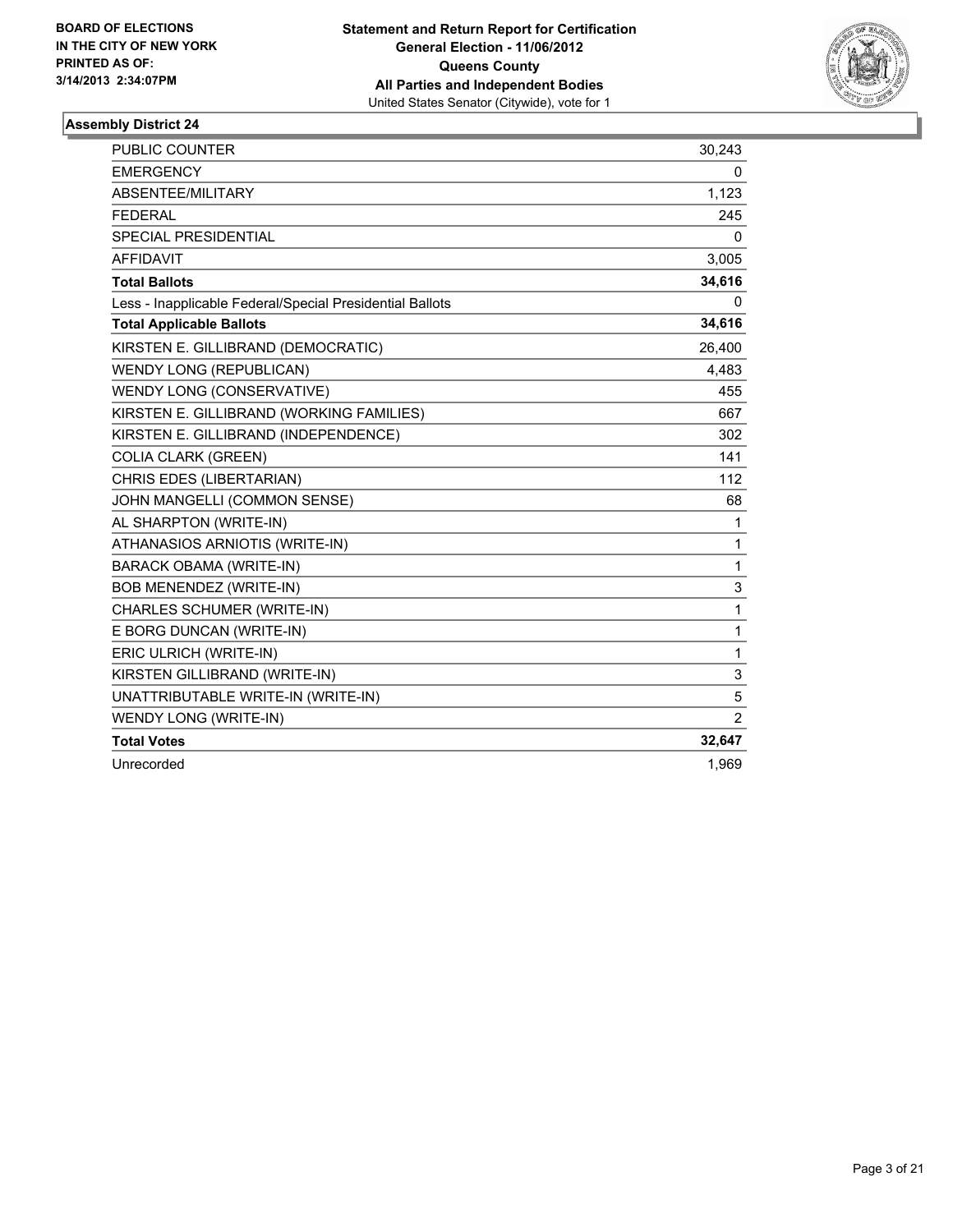

| <b>PUBLIC COUNTER</b>                                    | 27,846       |
|----------------------------------------------------------|--------------|
| <b>EMERGENCY</b>                                         | 0            |
| ABSENTEE/MILITARY                                        | 980          |
| <b>FEDERAL</b>                                           | 351          |
| <b>SPECIAL PRESIDENTIAL</b>                              | 0            |
| <b>AFFIDAVIT</b>                                         | 2,072        |
| <b>Total Ballots</b>                                     | 31,249       |
| Less - Inapplicable Federal/Special Presidential Ballots | 0            |
| <b>Total Applicable Ballots</b>                          | 31,249       |
| KIRSTEN E. GILLIBRAND (DEMOCRATIC)                       | 20,471       |
| <b>WENDY LONG (REPUBLICAN)</b>                           | 5,851        |
| WENDY LONG (CONSERVATIVE)                                | 595          |
| KIRSTEN E. GILLIBRAND (WORKING FAMILIES)                 | 657          |
| KIRSTEN E. GILLIBRAND (INDEPENDENCE)                     | 340          |
| <b>COLIA CLARK (GREEN)</b>                               | 151          |
| CHRIS EDES (LIBERTARIAN)                                 | 98           |
| JOHN MANGELLI (COMMON SENSE)                             | 107          |
| CHERYL LIPSIUS (WRITE-IN)                                | 1            |
| FAIZAN GHAZNAVI (WRITE-IN)                               | $\mathbf{1}$ |
| HARRY REID (WRITE-IN)                                    | 1            |
| J. D. KIM (WRITE-IN)                                     | $\mathbf{1}$ |
| JOHN JOLLEMUSHARSH (WRITE-IN)                            | $\mathbf{1}$ |
| KIRSTEN GILLIBRAND (WRITE-IN)                            | 4            |
| ROBIN M. COHEN (WRITE-IN)                                | $\mathbf{1}$ |
| TEJAS DESAI (WRITE-IN)                                   | $\mathbf{1}$ |
| UNATTRIBUTABLE WRITE-IN (WRITE-IN)                       | 4            |
| <b>Total Votes</b>                                       | 28,285       |
| Unrecorded                                               | 2,964        |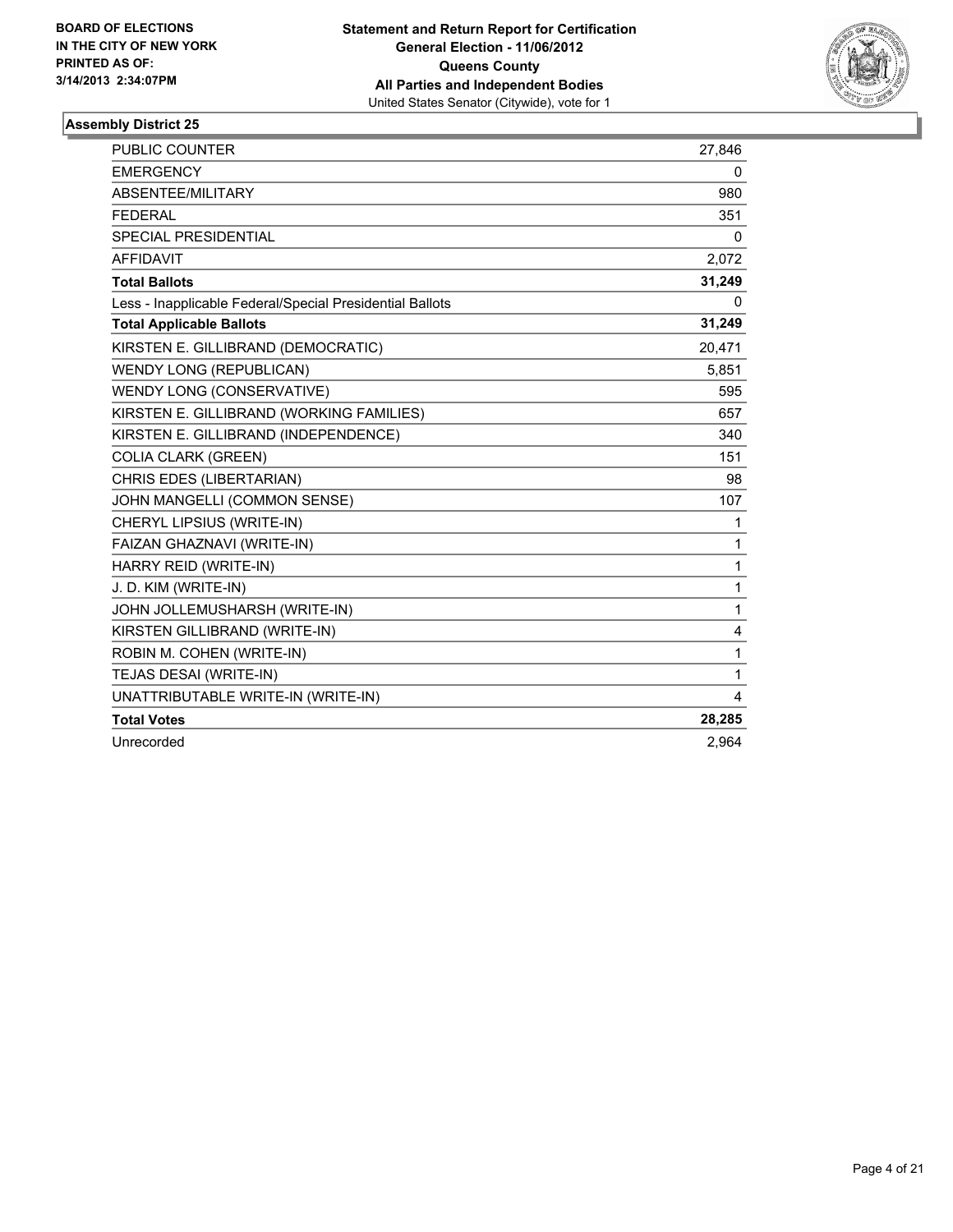

| <b>PUBLIC COUNTER</b>                                    | 37,869 |
|----------------------------------------------------------|--------|
| <b>EMERGENCY</b>                                         | 0      |
| ABSENTEE/MILITARY                                        | 1,718  |
| <b>FEDERAL</b>                                           | 242    |
| SPECIAL PRESIDENTIAL                                     | 1      |
| <b>AFFIDAVIT</b>                                         | 2,550  |
| <b>Total Ballots</b>                                     | 42,380 |
| Less - Inapplicable Federal/Special Presidential Ballots | (1)    |
| <b>Total Applicable Ballots</b>                          | 42,379 |
| KIRSTEN E. GILLIBRAND (DEMOCRATIC)                       | 26,886 |
| <b>WENDY LONG (REPUBLICAN)</b>                           | 9,703  |
| WENDY LONG (CONSERVATIVE)                                | 1,188  |
| KIRSTEN E. GILLIBRAND (WORKING FAMILIES)                 | 959    |
| KIRSTEN E. GILLIBRAND (INDEPENDENCE)                     | 591    |
| <b>COLIA CLARK (GREEN)</b>                               | 174    |
| CHRIS EDES (LIBERTARIAN)                                 | 174    |
| JOHN MANGELLI (COMMON SENSE)                             | 218    |
| DR. SCOTT NOREN (WRITE-IN)                               | 1      |
| ED KOCH (WRITE-IN)                                       | 1      |
| IAN SPAFFORD (WRITE-IN)                                  | 1      |
| JOHN STRATOUDAKIS (WRITE-IN)                             | 1      |
| KEVIN O'CONNELL (WRITE-IN)                               | 1      |
| KIRSTEN GILLIBRAND (WRITE-IN)                            | 3      |
| MICHAEL GRASSO (WRITE-IN)                                | 1      |
| OPRAH WINFREY (WRITE-IN)                                 | 1      |
| ROSS PEROT (WRITE-IN)                                    | 1      |
| UNATTRIBUTABLE WRITE-IN (WRITE-IN)                       | 5      |
| VOLODYA COLVIN (WRITE-IN)                                | 1      |
| <b>Total Votes</b>                                       | 39,910 |
| Unrecorded                                               | 2,469  |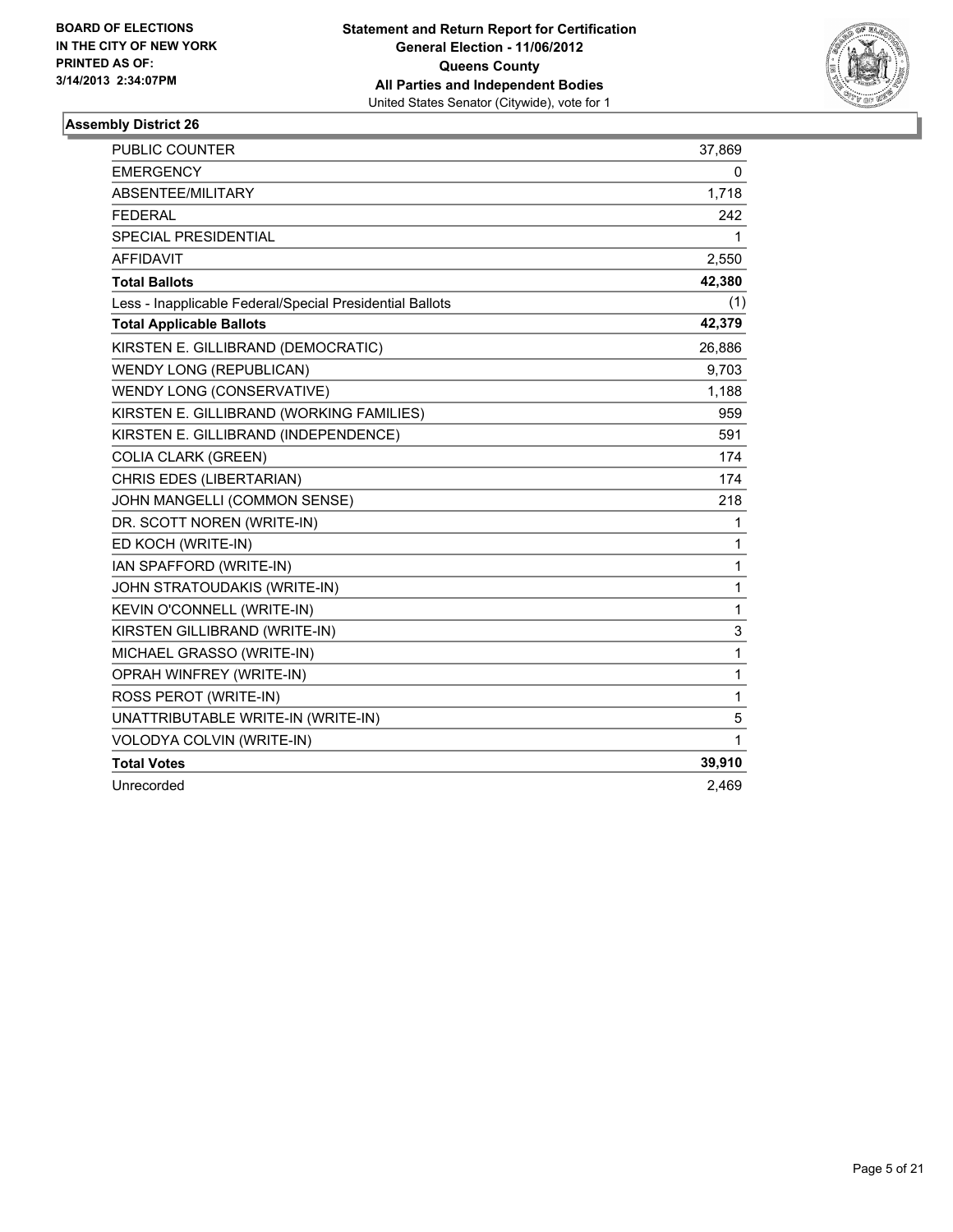

| PUBLIC COUNTER                                           | 30,374         |
|----------------------------------------------------------|----------------|
| <b>EMERGENCY</b>                                         | 10             |
| ABSENTEE/MILITARY                                        | 1,210          |
| <b>FEDERAL</b>                                           | 742            |
| <b>SPECIAL PRESIDENTIAL</b>                              | 0              |
| <b>AFFIDAVIT</b>                                         | 2,748          |
| <b>Total Ballots</b>                                     | 35,084         |
| Less - Inapplicable Federal/Special Presidential Ballots | $\Omega$       |
| <b>Total Applicable Ballots</b>                          | 35,084         |
| KIRSTEN E. GILLIBRAND (DEMOCRATIC)                       | 23,137         |
| <b>WENDY LONG (REPUBLICAN)</b>                           | 6,911          |
| WENDY LONG (CONSERVATIVE)                                | 664            |
| KIRSTEN E. GILLIBRAND (WORKING FAMILIES)                 | 790            |
| KIRSTEN E. GILLIBRAND (INDEPENDENCE)                     | 326            |
| <b>COLIA CLARK (GREEN)</b>                               | 204            |
| CHRIS EDES (LIBERTARIAN)                                 | 148            |
| JOHN MANGELLI (COMMON SENSE)                             | 112            |
| ALI SIDDIQUEE (WRITE-IN)                                 | 1              |
| KIRSTEN GILLIBRAND (WRITE-IN)                            | 5              |
| ROGER CALERO (WRITE-IN)                                  | $\overline{c}$ |
| UNATTRIBUTABLE WRITE-IN (WRITE-IN)                       | 4              |
| WENDY LONG (WRITE-IN)                                    | 19             |
| <b>Total Votes</b>                                       | 32,323         |
| Unrecorded                                               | 2,761          |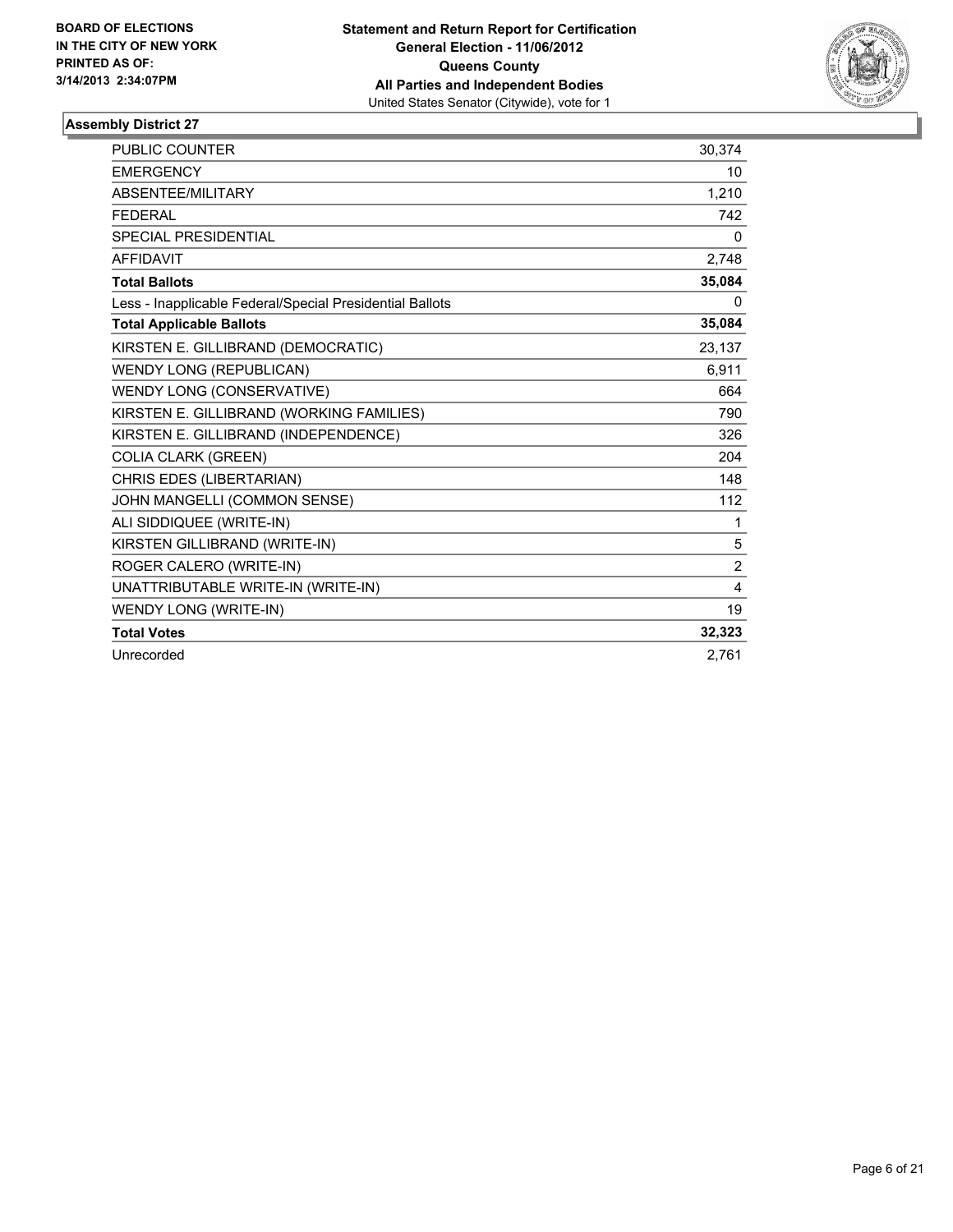

| PUBLIC COUNTER                                           | 35,397         |
|----------------------------------------------------------|----------------|
| <b>EMERGENCY</b>                                         | 24             |
| ABSENTEE/MILITARY                                        | 1,579          |
| <b>FEDERAL</b>                                           | 498            |
| SPECIAL PRESIDENTIAL                                     | 0              |
| <b>AFFIDAVIT</b>                                         | 2,462          |
| <b>Total Ballots</b>                                     | 39,960         |
| Less - Inapplicable Federal/Special Presidential Ballots | 0              |
| <b>Total Applicable Ballots</b>                          | 39,960         |
| KIRSTEN E. GILLIBRAND (DEMOCRATIC)                       | 25,807         |
| <b>WENDY LONG (REPUBLICAN)</b>                           | 8,401          |
| WENDY LONG (CONSERVATIVE)                                | 864            |
| KIRSTEN E. GILLIBRAND (WORKING FAMILIES)                 | 1,132          |
| KIRSTEN E. GILLIBRAND (INDEPENDENCE)                     | 516            |
| <b>COLIA CLARK (GREEN)</b>                               | 265            |
| CHRIS EDES (LIBERTARIAN)                                 | 207            |
| JOHN MANGELLI (COMMON SENSE)                             | 119            |
| <b>BRIAN TRATNER (WRITE-IN)</b>                          | 1              |
| <b>ESTHER MARTIN (WRITE-IN)</b>                          | 1              |
| JONATHAN WIENEKUN (WRITE-IN)                             | $\mathbf{1}$   |
| KAREN KOSLOWITZ (WRITE-IN)                               | $\mathbf{1}$   |
| KEMP HANNAN (WRITE-IN)                                   | $\mathbf{1}$   |
| KIRSTEN GILLIBRAND (WRITE-IN)                            | $\overline{7}$ |
| MIKE ACKERMAN (WRITE-IN)                                 | $\mathbf{1}$   |
| OLGA BEROELLER (WRITE-IN)                                | 1              |
| UNATTRIBUTABLE WRITE-IN (WRITE-IN)                       | 3              |
| WENDY LONG (WRITE-IN)                                    | 4              |
| <b>Total Votes</b>                                       | 37,332         |
| Unrecorded                                               | 2,628          |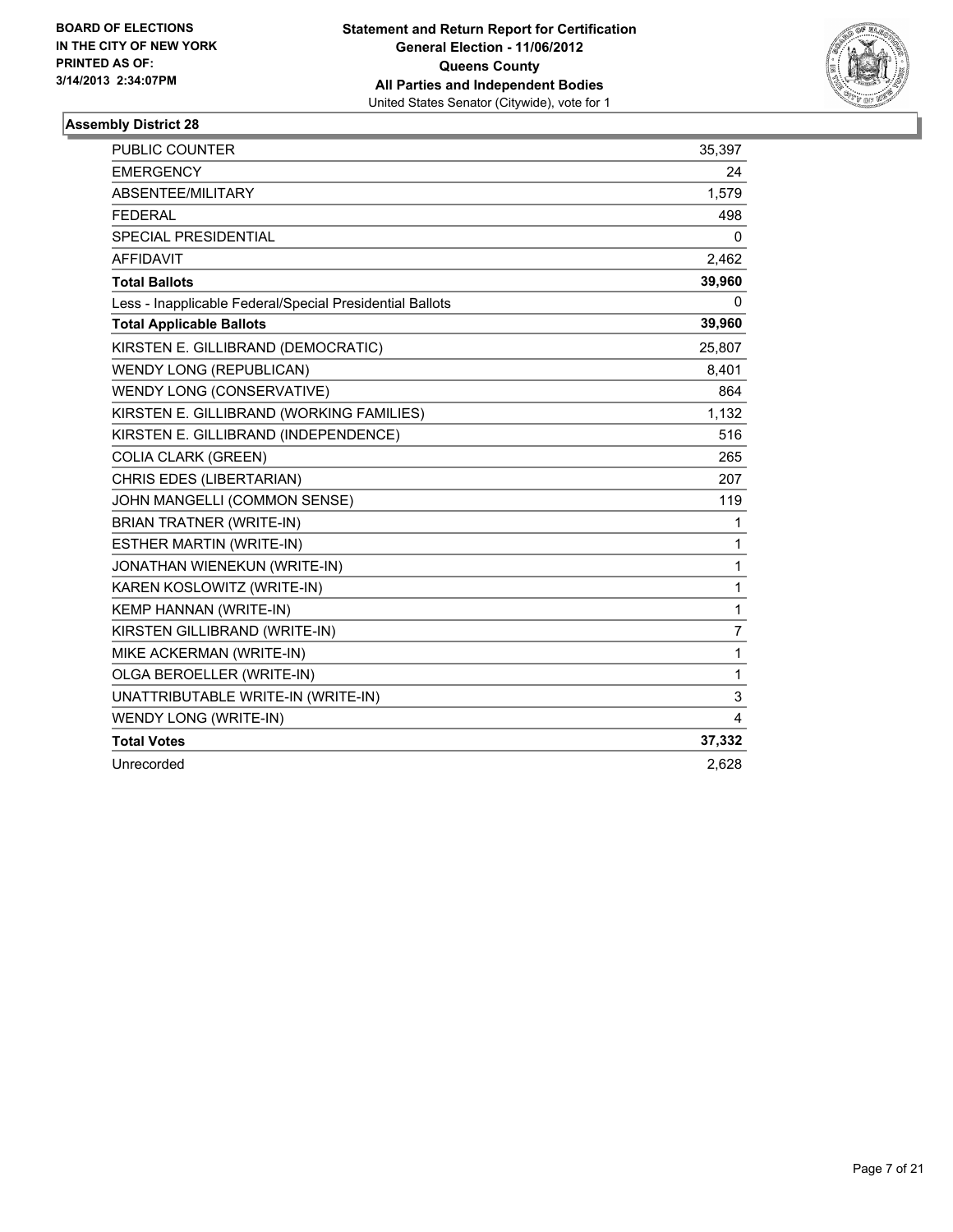

| <b>PUBLIC COUNTER</b>                                    | 37,036   |
|----------------------------------------------------------|----------|
| <b>EMERGENCY</b>                                         | 33       |
| ABSENTEE/MILITARY                                        | 1,194    |
| <b>FEDERAL</b>                                           | 133      |
| <b>SPECIAL PRESIDENTIAL</b>                              | $\Omega$ |
| <b>AFFIDAVIT</b>                                         | 4,594    |
| <b>Total Ballots</b>                                     | 42,990   |
| Less - Inapplicable Federal/Special Presidential Ballots | 0        |
| <b>Total Applicable Ballots</b>                          | 42,990   |
| KIRSTEN E. GILLIBRAND (DEMOCRATIC)                       | 38,979   |
| <b>WENDY LONG (REPUBLICAN)</b>                           | 1,074    |
| WENDY LONG (CONSERVATIVE)                                | 111      |
| KIRSTEN E. GILLIBRAND (WORKING FAMILIES)                 | 425      |
| KIRSTEN E. GILLIBRAND (INDEPENDENCE)                     | 136      |
| <b>COLIA CLARK (GREEN)</b>                               | 78       |
| CHRIS EDES (LIBERTARIAN)                                 | 29       |
| JOHN MANGELLI (COMMON SENSE)                             | 33       |
| CHARLES BARRON (WRITE-IN)                                | 1        |
| CHARLES SCHUMER (WRITE-IN)                               | 1        |
| COREY GUMBS (WRITE-IN)                                   | 1        |
| KIRSTEN GILLIBRAND (WRITE-IN)                            | 3        |
| <b>Total Votes</b>                                       | 40,871   |
| Unrecorded                                               | 2.119    |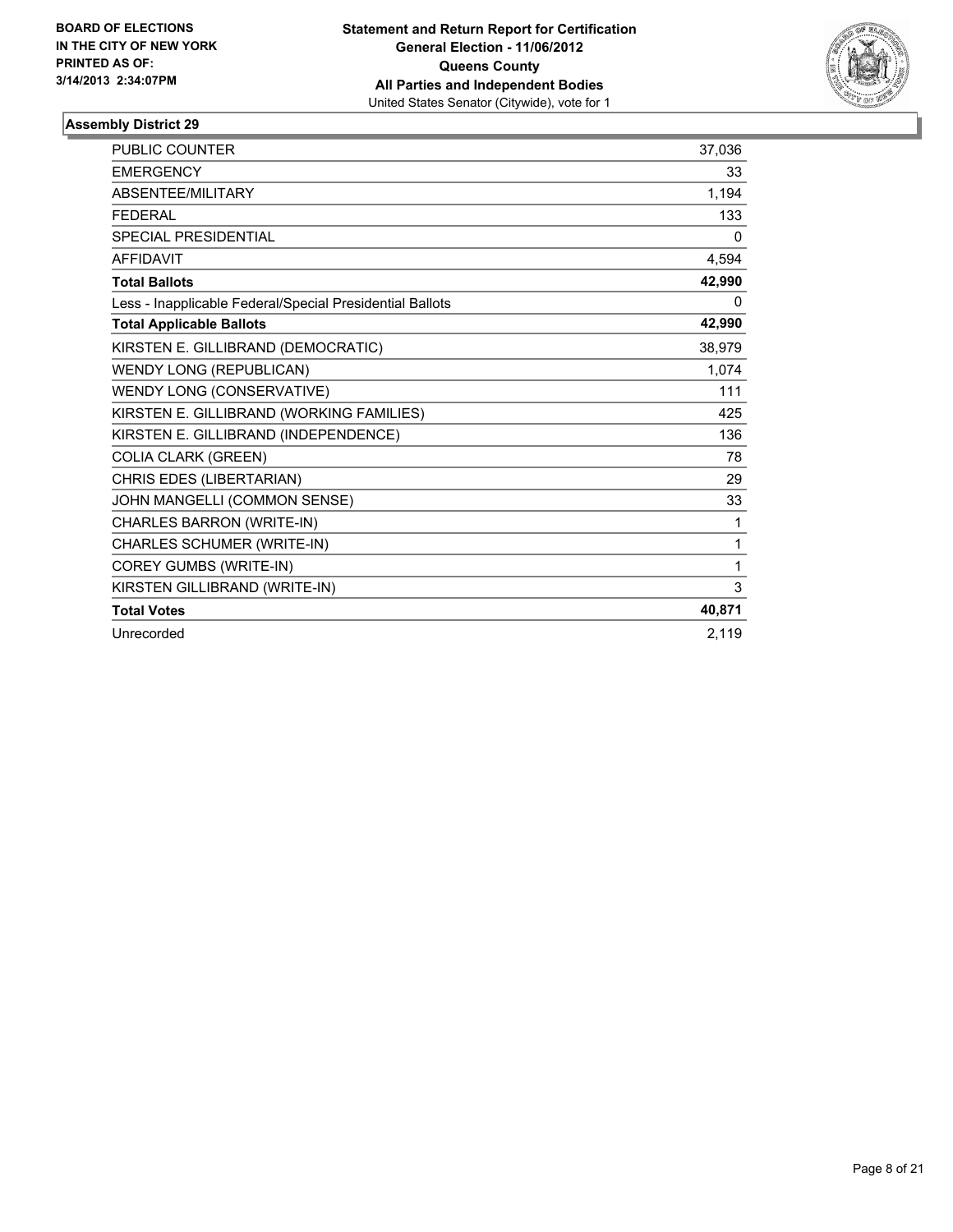

| <b>PUBLIC COUNTER</b>                                    | 29,698       |
|----------------------------------------------------------|--------------|
| <b>EMERGENCY</b>                                         | 0            |
| <b>ABSENTEE/MILITARY</b>                                 | 942          |
| <b>FFDFRAL</b>                                           | 266          |
| <b>SPECIAL PRESIDENTIAL</b>                              | $\mathbf{0}$ |
| <b>AFFIDAVIT</b>                                         | 2,283        |
| <b>Total Ballots</b>                                     | 33,189       |
| Less - Inapplicable Federal/Special Presidential Ballots | 0            |
| <b>Total Applicable Ballots</b>                          | 33,189       |
| KIRSTEN E. GILLIBRAND (DEMOCRATIC)                       | 22,735       |
| <b>WENDY LONG (REPUBLICAN)</b>                           | 5,814        |
| WENDY LONG (CONSERVATIVE)                                | 738          |
| KIRSTEN E. GILLIBRAND (WORKING FAMILIES)                 | 977          |
| KIRSTEN E. GILLIBRAND (INDEPENDENCE)                     | 371          |
| <b>COLIA CLARK (GREEN)</b>                               | 265          |
| CHRIS EDES (LIBERTARIAN)                                 | 168          |
| JOHN MANGELLI (COMMON SENSE)                             | 122          |
| KHALID ELTAHEB ABDELRAUD (WRITE-IN)                      | 1            |
| KIRSTEN GILLIBRAND (WRITE-IN)                            | 2            |
| RALPH NADER (WRITE-IN)                                   | 1            |
| RICH ROSENHAMMER (WRITE-IN)                              | 1            |
| UNATTRIBUTABLE WRITE-IN (WRITE-IN)                       | 3            |
| <b>WILLIAM RADSKE (WRITE-IN)</b>                         | 1            |
| <b>Total Votes</b>                                       | 31,199       |
| Unrecorded                                               | 1.990        |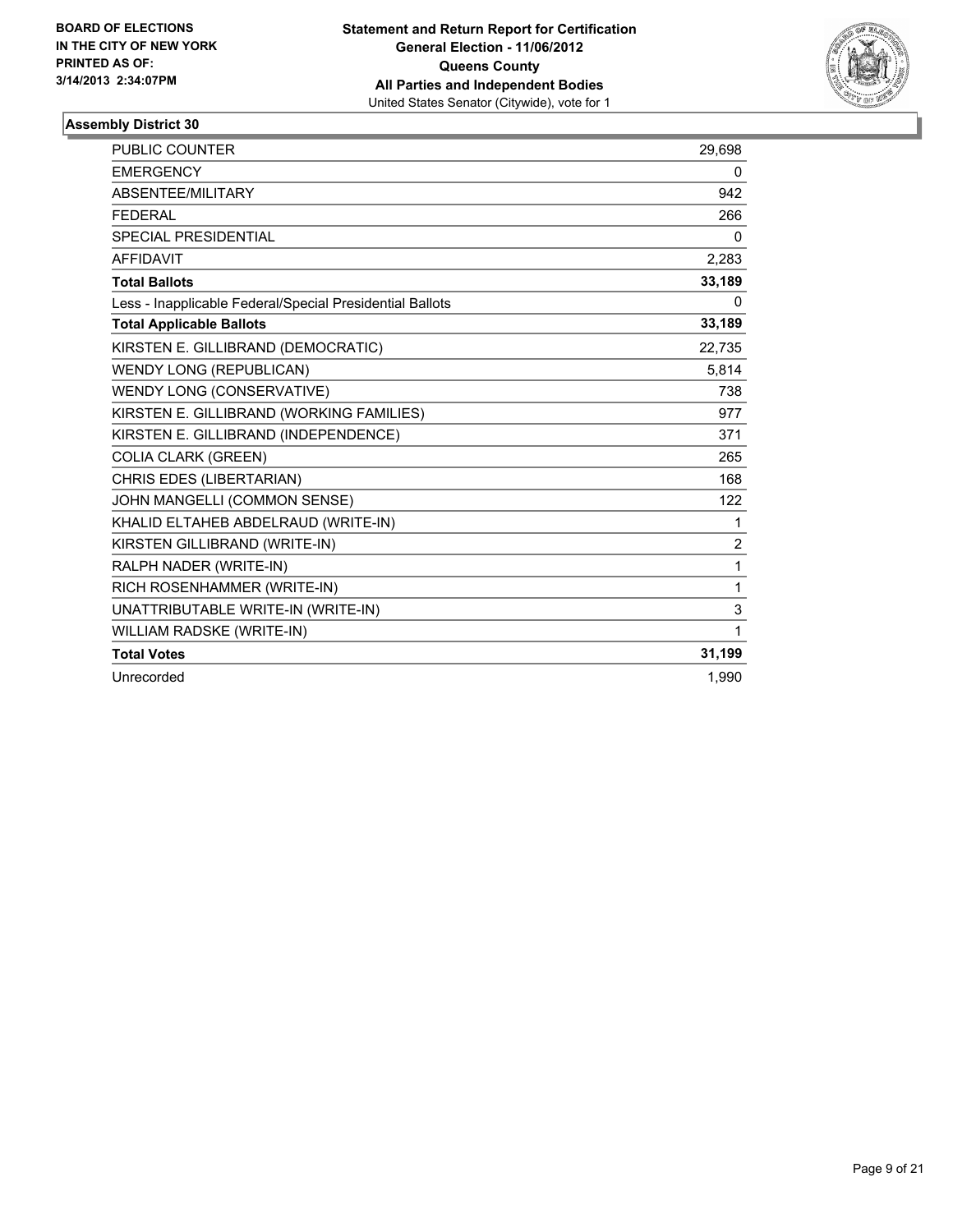

| <b>PUBLIC COUNTER</b>                                    | 23,934 |
|----------------------------------------------------------|--------|
| <b>EMERGENCY</b>                                         | 0      |
| ABSENTEE/MILITARY                                        | 642    |
| <b>FFDFRAL</b>                                           | 116    |
| <b>SPECIAL PRESIDENTIAL</b>                              | 0      |
| <b>AFFIDAVIT</b>                                         | 7,383  |
| <b>Total Ballots</b>                                     | 32,075 |
| Less - Inapplicable Federal/Special Presidential Ballots | 0      |
| <b>Total Applicable Ballots</b>                          | 32,075 |
| KIRSTEN E. GILLIBRAND (DEMOCRATIC)                       | 27,676 |
| <b>WENDY LONG (REPUBLICAN)</b>                           | 1,098  |
| WENDY LONG (CONSERVATIVE)                                | 151    |
| KIRSTEN E. GILLIBRAND (WORKING FAMILIES)                 | 381    |
| KIRSTEN E. GILLIBRAND (INDEPENDENCE)                     | 113    |
| <b>COLIA CLARK (GREEN)</b>                               | 58     |
| CHRIS EDES (LIBERTARIAN)                                 | 27     |
| JOHN MANGELLI (COMMON SENSE)                             | 28     |
| JAMES SANDERS (WRITE-IN)                                 | 1      |
| KIRSTEN GILLIBRAND (WRITE-IN)                            | 2      |
| <b>Total Votes</b>                                       | 29,535 |
| Unrecorded                                               | 2,540  |

| <b>PUBLIC COUNTER</b>                                    | 35,853   |
|----------------------------------------------------------|----------|
| <b>EMERGENCY</b>                                         | 90       |
| ABSENTEE/MILITARY                                        | 740      |
| <b>FEDERAL</b>                                           | 109      |
| <b>SPECIAL PRESIDENTIAL</b>                              | 0        |
| <b>AFFIDAVIT</b>                                         | 4,588    |
| <b>Total Ballots</b>                                     | 41,380   |
| Less - Inapplicable Federal/Special Presidential Ballots | $\Omega$ |
| <b>Total Applicable Ballots</b>                          | 41,380   |
| KIRSTEN E. GILLIBRAND (DEMOCRATIC)                       | 37,047   |
| <b>WENDY LONG (REPUBLICAN)</b>                           | 556      |
| WENDY LONG (CONSERVATIVE)                                | 72       |
| KIRSTEN E. GILLIBRAND (WORKING FAMILIES)                 | 413      |
| KIRSTEN E. GILLIBRAND (INDEPENDENCE)                     | 107      |
| <b>COLIA CLARK (GREEN)</b>                               | 68       |
| CHRIS EDES (LIBERTARIAN)                                 | 31       |
| JOHN MANGELLI (COMMON SENSE)                             | 26       |
| ANGELA HICKS (WRITE-IN)                                  | 1        |
| AVA MOHAMMED (WRITE-IN)                                  | 1        |
| CHARLES SCHUMER (WRITE-IN)                               | 1        |
| JACK MARLINS (WRITE-IN)                                  | 1        |
| UNATTRIBUTABLE WRITE-IN (WRITE-IN)                       | 1        |
| <b>Total Votes</b>                                       | 38,325   |
| Unrecorded                                               | 3,055    |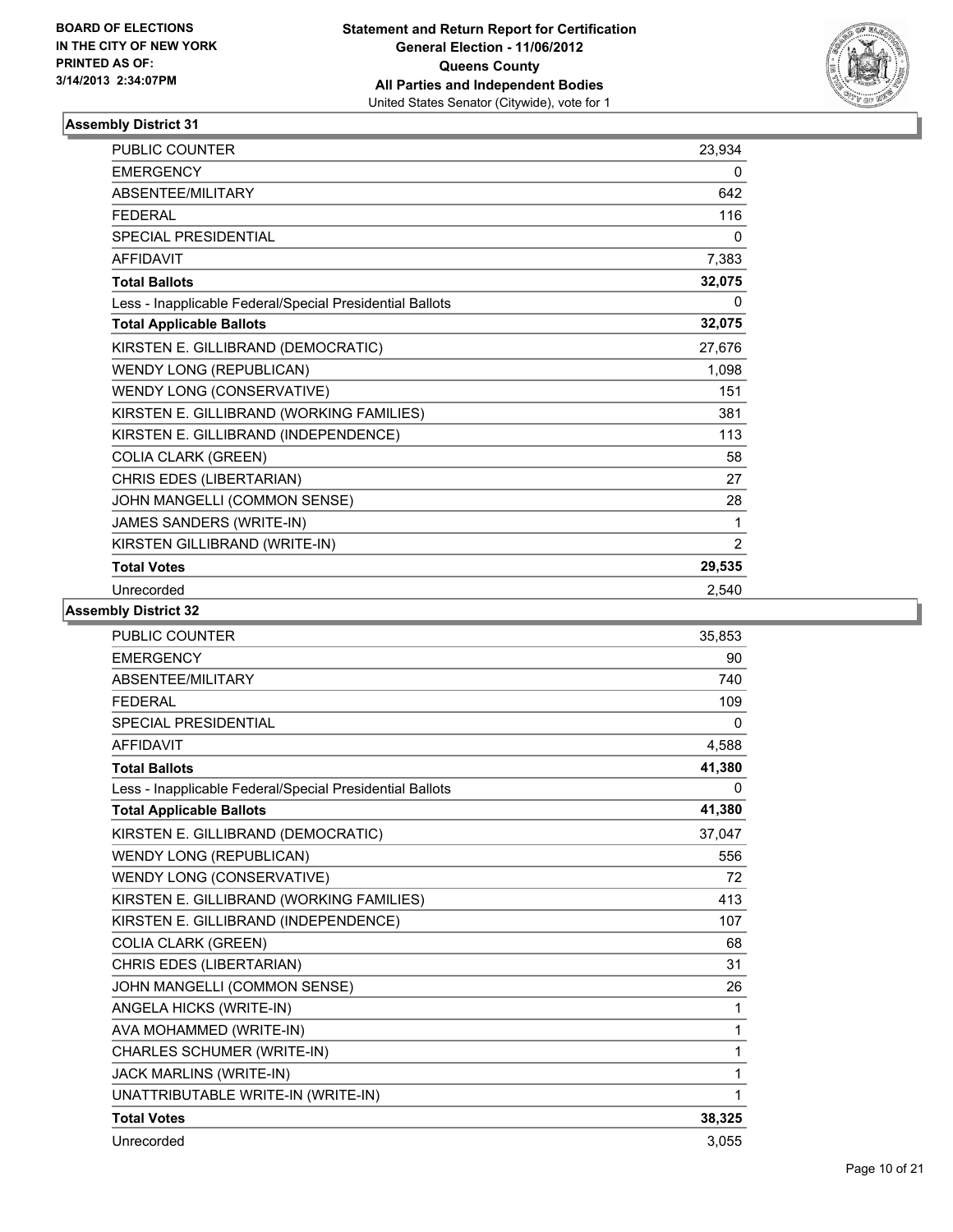

| <b>PUBLIC COUNTER</b>                                    | 40,655 |
|----------------------------------------------------------|--------|
| <b>EMERGENCY</b>                                         | 0      |
| <b>ABSENTEE/MILITARY</b>                                 | 1,058  |
| <b>FEDERAL</b>                                           | 162    |
| SPECIAL PRESIDENTIAL                                     | 0      |
| <b>AFFIDAVIT</b>                                         | 3,500  |
| <b>Total Ballots</b>                                     | 45,375 |
| Less - Inapplicable Federal/Special Presidential Ballots | 0      |
| <b>Total Applicable Ballots</b>                          | 45,375 |
| KIRSTEN E. GILLIBRAND (DEMOCRATIC)                       | 38,810 |
| <b>WENDY LONG (REPUBLICAN)</b>                           | 2,496  |
| WENDY LONG (CONSERVATIVE)                                | 364    |
| KIRSTEN E. GILLIBRAND (WORKING FAMILIES)                 | 617    |
| KIRSTEN E. GILLIBRAND (INDEPENDENCE)                     | 214    |
| <b>COLIA CLARK (GREEN)</b>                               | 130    |
| CHRIS EDES (LIBERTARIAN)                                 | 55     |
| JOHN MANGELLI (COMMON SENSE)                             | 66     |
| AVHIK MITRA (WRITE-IN)                                   | 1      |
| DAVID SEGRE (WRITE-IN)                                   | 1      |
| HARRY REID (WRITE-IN)                                    | 1      |
| KIRSTEN GILLIBRAND (WRITE-IN)                            | 4      |
| UNATTRIBUTABLE WRITE-IN (WRITE-IN)                       | 3      |
| <b>Total Votes</b>                                       | 42,762 |
| Unrecorded                                               | 2.613  |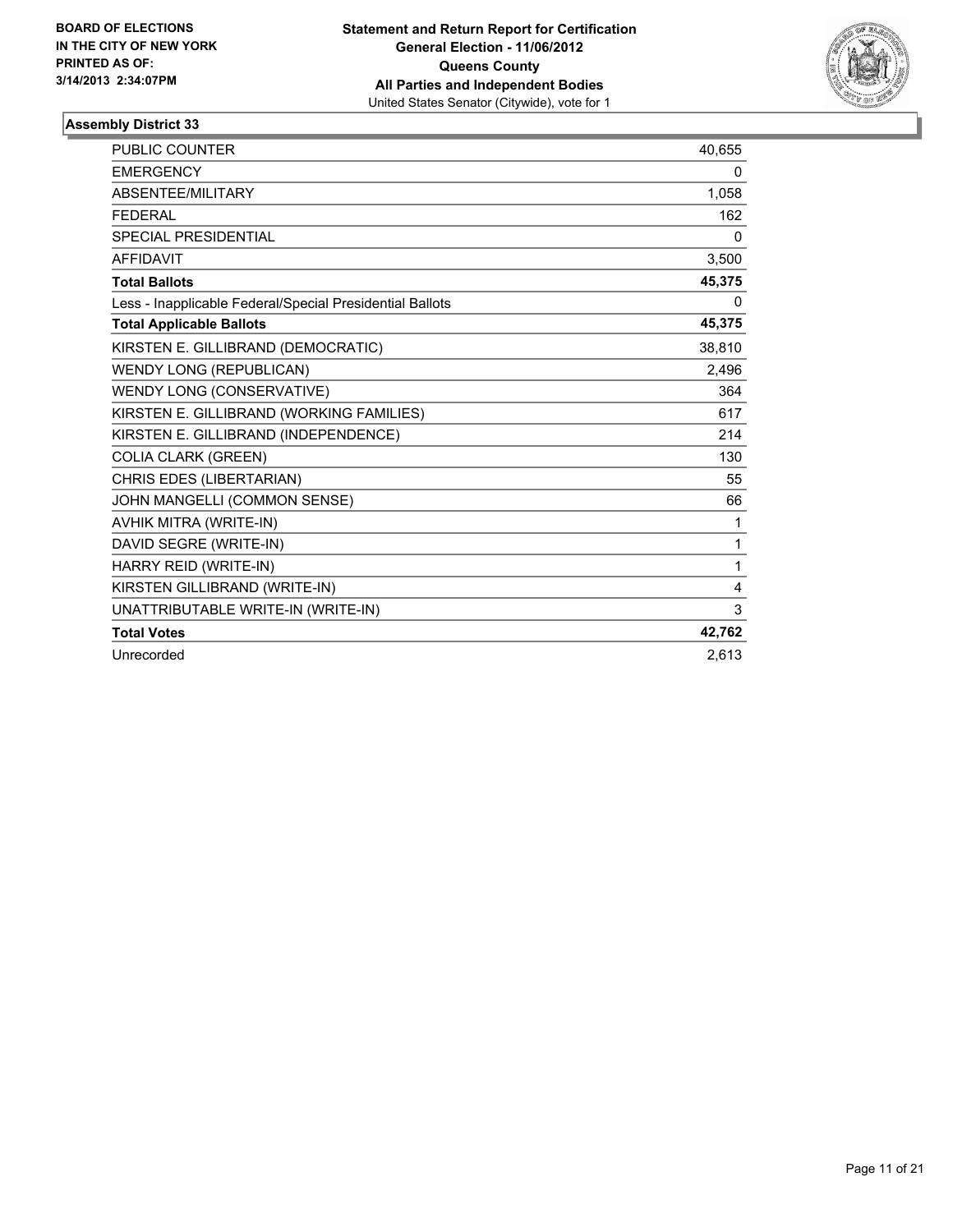

| <b>PUBLIC COUNTER</b>                                    | 22,602         |
|----------------------------------------------------------|----------------|
| <b>EMERGENCY</b>                                         | 2              |
| ABSENTEE/MILITARY                                        | 495            |
| <b>FFDFRAL</b>                                           | 214            |
| <b>SPECIAL PRESIDENTIAL</b>                              | $\mathbf{0}$   |
| <b>AFFIDAVIT</b>                                         | 2,529          |
| <b>Total Ballots</b>                                     | 25,842         |
| Less - Inapplicable Federal/Special Presidential Ballots | 0              |
| <b>Total Applicable Ballots</b>                          | 25,842         |
| KIRSTEN E. GILLIBRAND (DEMOCRATIC)                       | 19,917         |
| <b>WENDY LONG (REPUBLICAN)</b>                           | 2,749          |
| WENDY LONG (CONSERVATIVE)                                | 255            |
| KIRSTEN E. GILLIBRAND (WORKING FAMILIES)                 | 661            |
| KIRSTEN E. GILLIBRAND (INDEPENDENCE)                     | 178            |
| <b>COLIA CLARK (GREEN)</b>                               | 178            |
| CHRIS EDES (LIBERTARIAN)                                 | 78             |
| JOHN MANGELLI (COMMON SENSE)                             | 39             |
| <b>BARACK OBAMA (WRITE-IN)</b>                           | 1              |
| BILL MURRAY (WRITE-IN)                                   | 1              |
| BILL SCHOPP (WRITE-IN)                                   | 1              |
| COLIA CLARK (WRITE-IN)                                   | 1              |
| KIRSTEN GILLIBRAND (WRITE-IN)                            | $\overline{2}$ |
| UNATTRIBUTABLE WRITE-IN (WRITE-IN)                       | 3              |
| <b>Total Votes</b>                                       | 24,064         |
| Unrecorded                                               | 1.778          |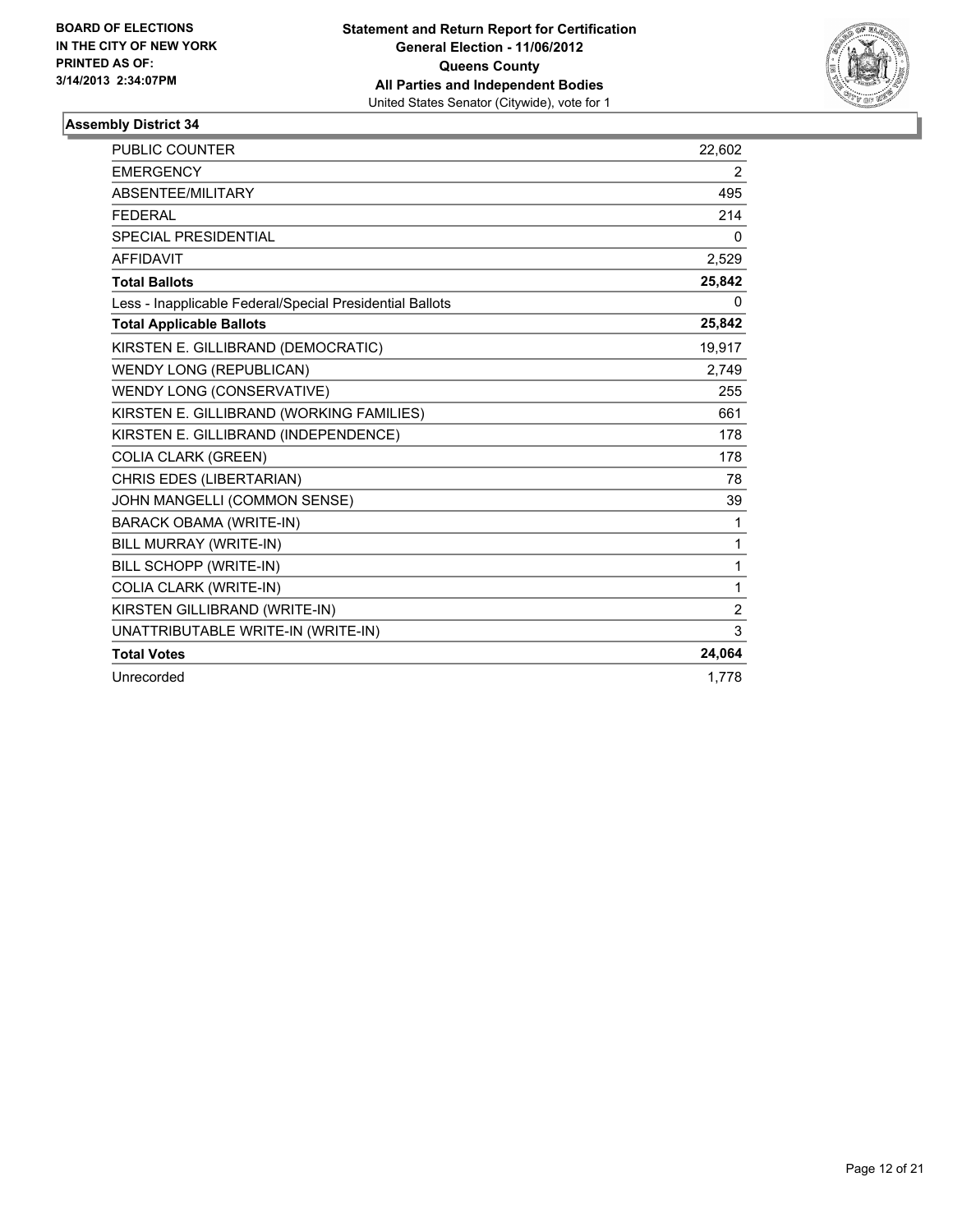

| <b>PUBLIC COUNTER</b>                                    | 21,821         |
|----------------------------------------------------------|----------------|
| <b>EMERGENCY</b>                                         | 0              |
| ABSENTEE/MILITARY                                        | 655            |
| <b>FEDERAL</b>                                           | 145            |
| <b>SPECIAL PRESIDENTIAL</b>                              | 0              |
| <b>AFFIDAVIT</b>                                         | 2,267          |
| <b>Total Ballots</b>                                     | 24,888         |
| Less - Inapplicable Federal/Special Presidential Ballots | 0              |
| <b>Total Applicable Ballots</b>                          | 24,888         |
| KIRSTEN E. GILLIBRAND (DEMOCRATIC)                       | 20,128         |
| <b>WENDY LONG (REPUBLICAN)</b>                           | 2,010          |
| WENDY LONG (CONSERVATIVE)                                | 191            |
| KIRSTEN E. GILLIBRAND (WORKING FAMILIES)                 | 360            |
| KIRSTEN E. GILLIBRAND (INDEPENDENCE)                     | 130            |
| <b>COLIA CLARK (GREEN)</b>                               | 81             |
| CHRIS EDES (LIBERTARIAN)                                 | 53             |
| JOHN MANGELLI (COMMON SENSE)                             | 46             |
| KIRSTEN GILLIBRAND (WRITE-IN)                            | 5              |
| MARK BIBLES (WRITE-IN)                                   | 1              |
| UNATTRIBUTABLE WRITE-IN (WRITE-IN)                       | $\overline{2}$ |
| WENDY LONG (WRITE-IN)                                    | 2              |
| <b>Total Votes</b>                                       | 23,009         |
| Unrecorded                                               | 1,879          |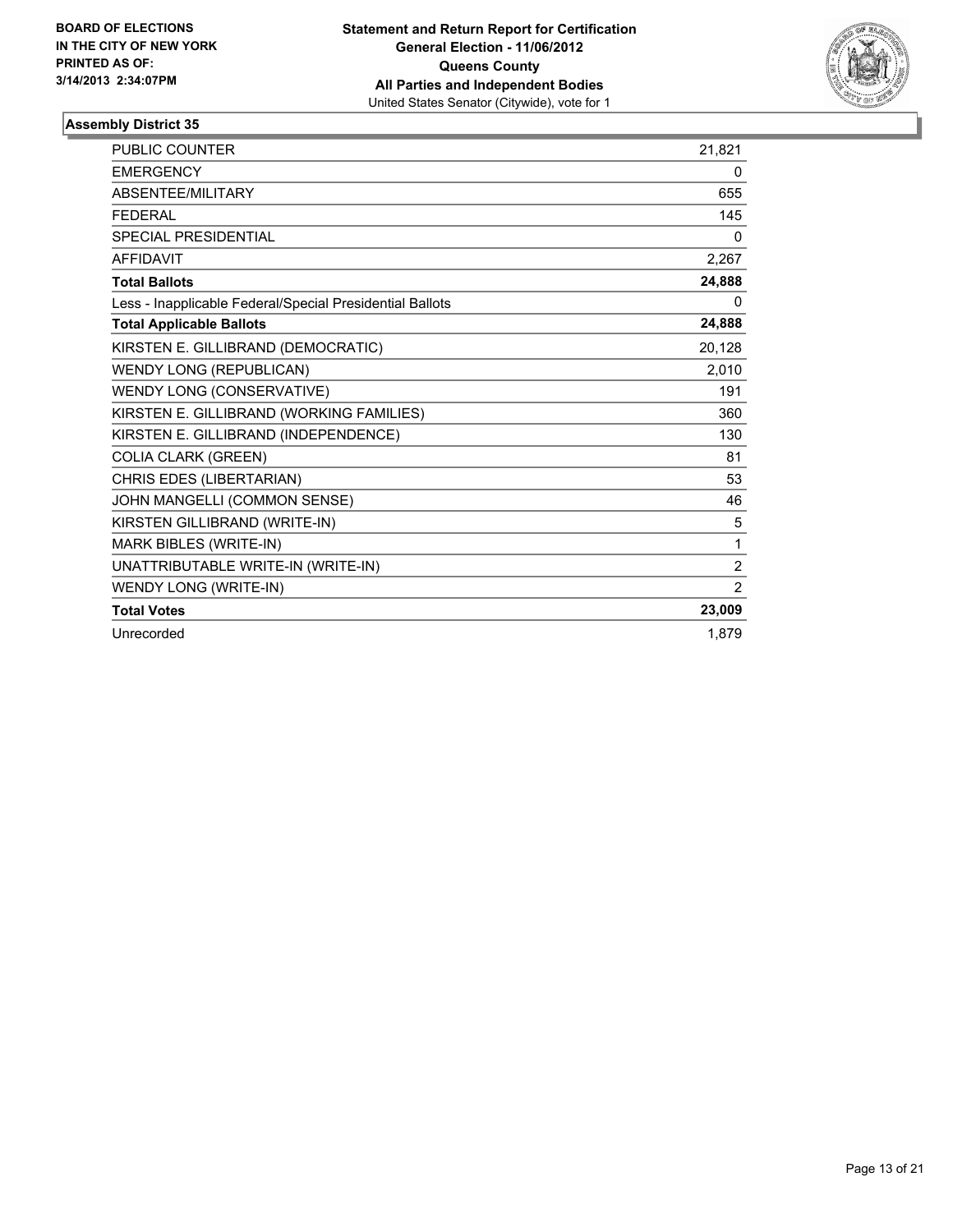

| <b>PUBLIC COUNTER</b>                                    | 32,541       |
|----------------------------------------------------------|--------------|
| <b>EMERGENCY</b>                                         | 0            |
| ABSENTEE/MILITARY                                        | 863          |
| <b>FEDERAL</b>                                           | 508          |
| <b>SPECIAL PRESIDENTIAL</b>                              | 0            |
| <b>AFFIDAVIT</b>                                         | 3,104        |
| <b>Total Ballots</b>                                     | 37,016       |
| Less - Inapplicable Federal/Special Presidential Ballots | 0            |
| <b>Total Applicable Ballots</b>                          | 37,016       |
| KIRSTEN E. GILLIBRAND (DEMOCRATIC)                       | 27,519       |
| <b>WENDY LONG (REPUBLICAN)</b>                           | 4,307        |
| WENDY LONG (CONSERVATIVE)                                | 424          |
| KIRSTEN E. GILLIBRAND (WORKING FAMILIES)                 | 1,210        |
| KIRSTEN E. GILLIBRAND (INDEPENDENCE)                     | 369          |
| <b>COLIA CLARK (GREEN)</b>                               | 446          |
| CHRIS EDES (LIBERTARIAN)                                 | 273          |
| JOHN MANGELLI (COMMON SENSE)                             | 118          |
| CELENIA PENA (WRITE-IN)                                  | 1            |
| CHARLES SCHUMER (WRITE-IN)                               | 1            |
| COLIA CLARK (WRITE-IN)                                   | 2            |
| CORY BOOKER (WRITE-IN)                                   | 1            |
| FREDDY REYES (WRITE-IN)                                  | 1            |
| <b>GEORGE EMERTZIADIS (WRITE-IN)</b>                     | 1            |
| JOSEPH AOUN (WRITE-IN)                                   | $\mathbf{1}$ |
| KIRSTEN GILLIBRAND (WRITE-IN)                            | 8            |
| PAUL VENTURA (WRITE-IN)                                  | 1            |
| RUBEN DIAS (WRITE-IN)                                    | 1            |
| UNATTRIBUTABLE WRITE-IN (WRITE-IN)                       | 8            |
| <b>Total Votes</b>                                       | 34,692       |
| Unrecorded                                               | 2,324        |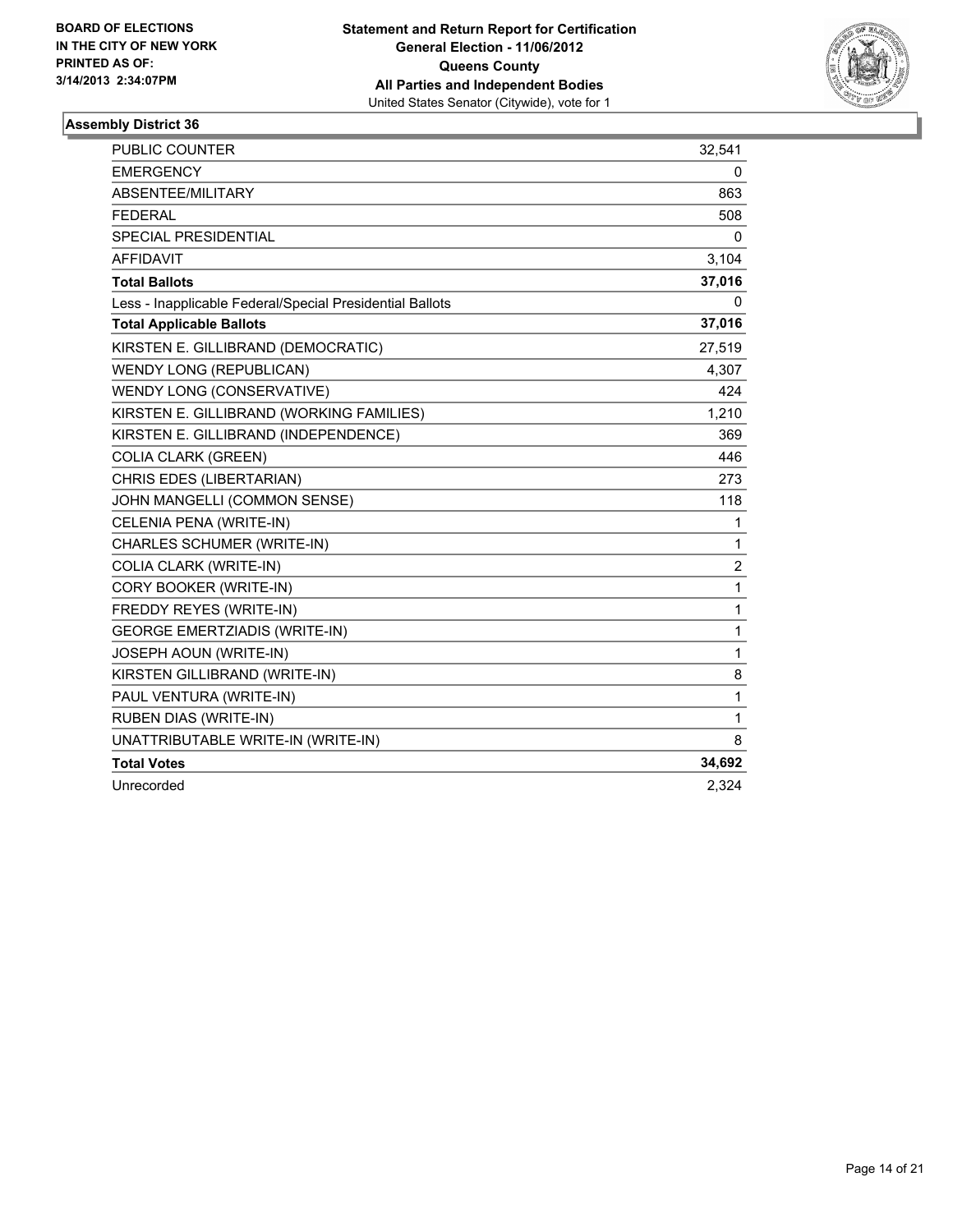

| <b>PUBLIC COUNTER</b>                                    | 27,998       |
|----------------------------------------------------------|--------------|
| <b>EMERGENCY</b>                                         | 19           |
| ABSENTEE/MILITARY                                        | 658          |
| <b>FEDERAL</b>                                           | 212          |
| <b>SPECIAL PRESIDENTIAL</b>                              | 0            |
| <b>AFFIDAVIT</b>                                         | 3,209        |
| <b>Total Ballots</b>                                     | 32,096       |
| Less - Inapplicable Federal/Special Presidential Ballots | 0            |
| <b>Total Applicable Ballots</b>                          | 32,096       |
| KIRSTEN E. GILLIBRAND (DEMOCRATIC)                       | 24,799       |
| <b>WENDY LONG (REPUBLICAN)</b>                           | 3,063        |
| WENDY LONG (CONSERVATIVE)                                | 355          |
| KIRSTEN E. GILLIBRAND (WORKING FAMILIES)                 | 1,008        |
| KIRSTEN E. GILLIBRAND (INDEPENDENCE)                     | 316          |
| <b>COLIA CLARK (GREEN)</b>                               | 300          |
| CHRIS EDES (LIBERTARIAN)                                 | 164          |
| JOHN MANGELLI (COMMON SENSE)                             | 71           |
| ALEXANDRA HUNT (WRITE-IN)                                | 1            |
| ERIC ULRICH (WRITE-IN)                                   | $\mathbf{1}$ |
| <b>GRACE MENG (WRITE-IN)</b>                             | 1            |
| IRMA RODRIGUEZ (WRITE-IN)                                | 1            |
| JOE MENDEZ (WRITE-IN)                                    | 1            |
| KENNETH BARBINA (WRITE-IN)                               | 1            |
| KIM DESSIN (WRITE-IN)                                    | 1            |
| KIRSTEN GILLIBRAND (WRITE-IN)                            | 3            |
| MARK LILAKOS (WRITE-IN)                                  | 1            |
| PATRICK LYNCH (WRITE-IN)                                 | $\mathbf{1}$ |
| UNATTRIBUTABLE WRITE-IN (WRITE-IN)                       | 4            |
| WALTER IWACHIW (WRITE-IN)                                | 1            |
| <b>Total Votes</b>                                       | 30,093       |
| Unrecorded                                               | 2,003        |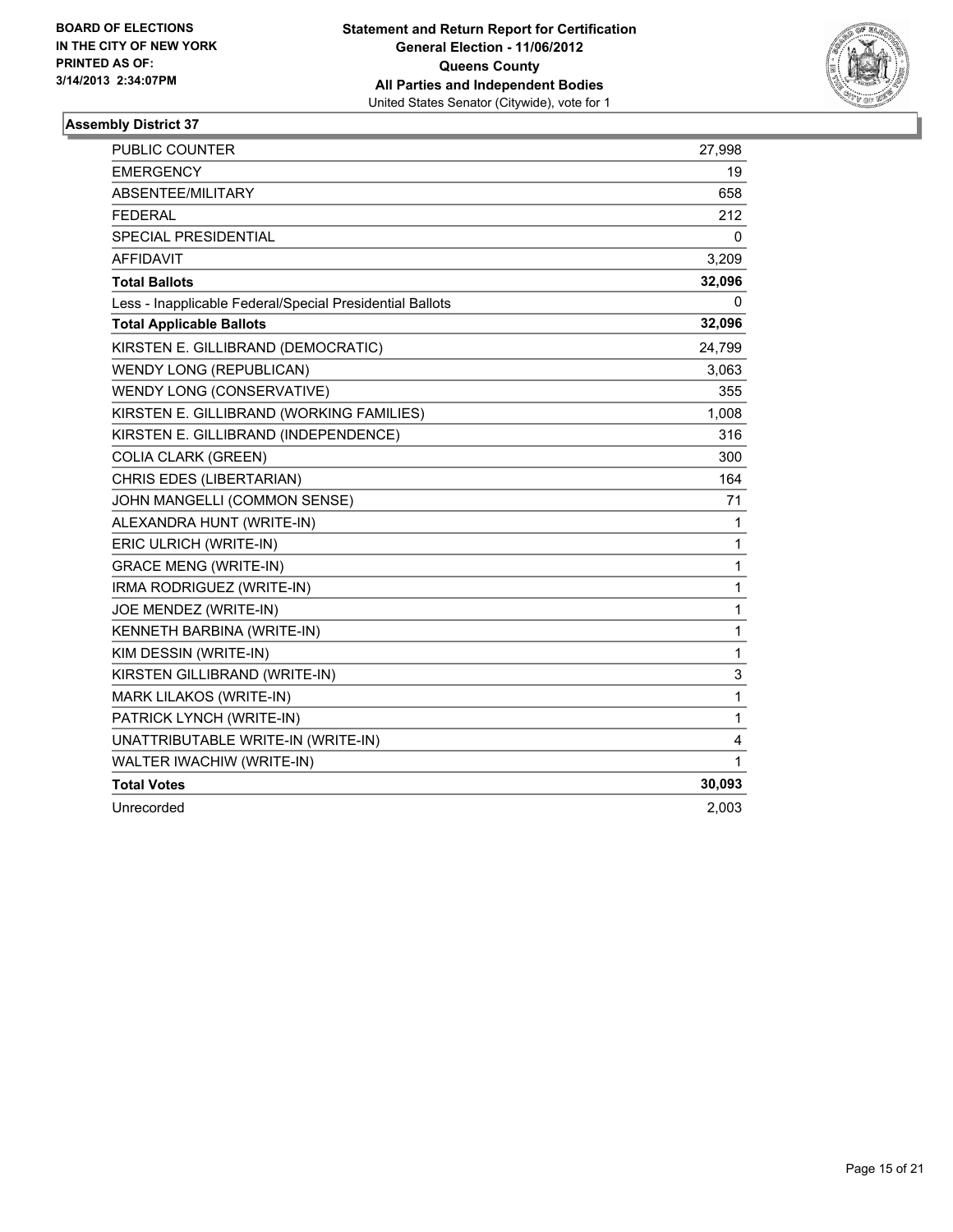

| <b>PUBLIC COUNTER</b>                                    | 23,243       |
|----------------------------------------------------------|--------------|
| <b>EMERGENCY</b>                                         | 0            |
| ABSENTEE/MILITARY                                        | 409          |
| <b>FEDERAL</b>                                           | 91           |
| SPECIAL PRESIDENTIAL                                     | $\mathbf{0}$ |
| <b>AFFIDAVIT</b>                                         | 2,812        |
| <b>Total Ballots</b>                                     | 26,555       |
| Less - Inapplicable Federal/Special Presidential Ballots | 0            |
| <b>Total Applicable Ballots</b>                          | 26,555       |
| KIRSTEN E. GILLIBRAND (DEMOCRATIC)                       | 20.096       |
| <b>WENDY LONG (REPUBLICAN)</b>                           | 2,949        |
| WENDY LONG (CONSERVATIVE)                                | 476          |
| KIRSTEN E. GILLIBRAND (WORKING FAMILIES)                 | 684          |
| KIRSTEN E. GILLIBRAND (INDEPENDENCE)                     | 237          |
| <b>COLIA CLARK (GREEN)</b>                               | 151          |
| CHRIS EDES (LIBERTARIAN)                                 | 87           |
| JOHN MANGELLI (COMMON SENSE)                             | 67           |
| FANUEL MARTY JR. (WRITE-IN)                              | 1            |
| JOHN C. NAUDUS (WRITE-IN)                                | 1            |
| KIRSTEN GILLIBRAND (WRITE-IN)                            | 1            |
| LOUIS PADRON JR. (WRITE-IN)                              | 1            |
| UNATTRIBUTABLE WRITE-IN (WRITE-IN)                       | 4            |
| <b>Total Votes</b>                                       | 24,755       |
| Unrecorded                                               | 1.800        |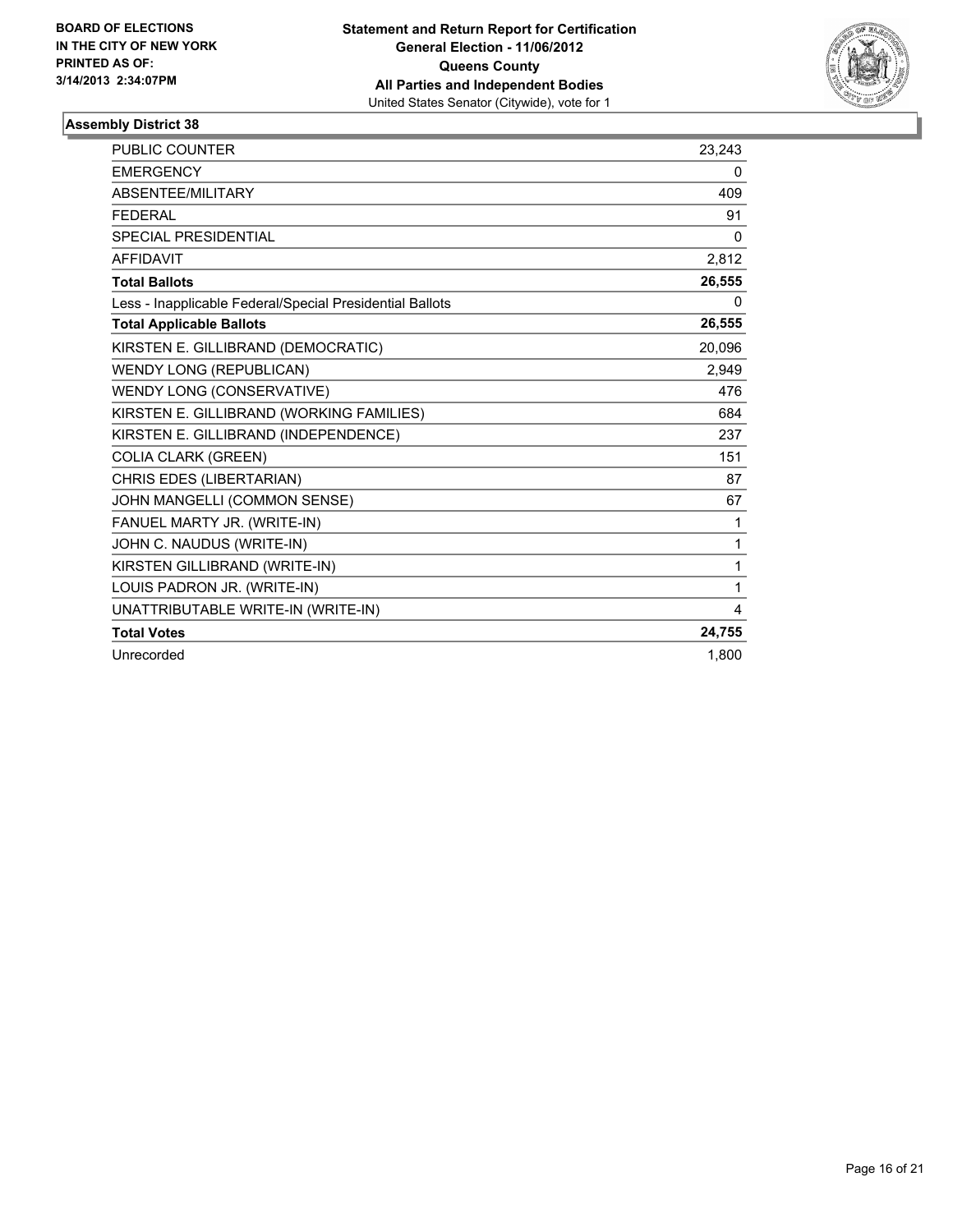

| <b>PUBLIC COUNTER</b>                                    | 17,718 |
|----------------------------------------------------------|--------|
| <b>EMERGENCY</b>                                         | 0      |
| ABSENTEE/MILITARY                                        | 348    |
| <b>FEDERAL</b>                                           | 160    |
| <b>SPECIAL PRESIDENTIAL</b>                              | 0      |
| <b>AFFIDAVIT</b>                                         | 1,991  |
| <b>Total Ballots</b>                                     | 20,217 |
| Less - Inapplicable Federal/Special Presidential Ballots | 0      |
| <b>Total Applicable Ballots</b>                          | 20,217 |
| KIRSTEN E. GILLIBRAND (DEMOCRATIC)                       | 15,302 |
| <b>WENDY LONG (REPUBLICAN)</b>                           | 2,077  |
| WENDY LONG (CONSERVATIVE)                                | 156    |
| KIRSTEN E. GILLIBRAND (WORKING FAMILIES)                 | 471    |
| KIRSTEN E. GILLIBRAND (INDEPENDENCE)                     | 123    |
| <b>COLIA CLARK (GREEN)</b>                               | 132    |
| CHRIS EDES (LIBERTARIAN)                                 | 66     |
| JOHN MANGELLI (COMMON SENSE)                             | 51     |
| DAVID LETTERMAN (WRITE-IN)                               | 1      |
| ROGER CALERO (WRITE-IN)                                  | 1      |
| UNATTRIBUTABLE WRITE-IN (WRITE-IN)                       | 3      |
| WENDY LONG (WRITE-IN)                                    | 1      |
| <b>Total Votes</b>                                       | 18,384 |
| Unrecorded                                               | 1,833  |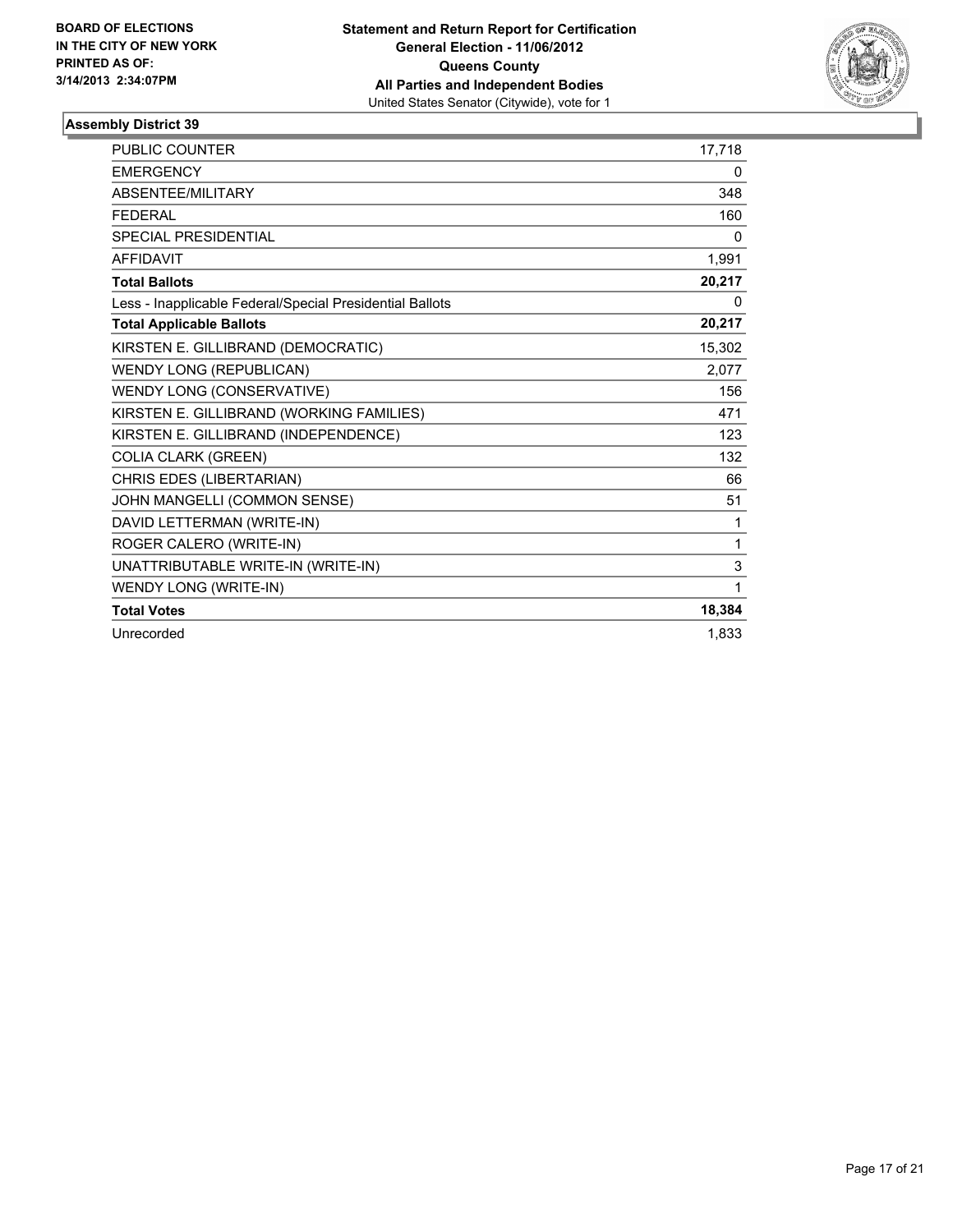

| <b>PUBLIC COUNTER</b>                                    | 21,100         |
|----------------------------------------------------------|----------------|
| <b>EMERGENCY</b>                                         | 7              |
| ABSENTEE/MILITARY                                        | 848            |
| <b>FEDERAL</b>                                           | 171            |
| <b>SPECIAL PRESIDENTIAL</b>                              | 0              |
| <b>AFFIDAVIT</b>                                         | 1,566          |
| <b>Total Ballots</b>                                     | 23,692         |
| Less - Inapplicable Federal/Special Presidential Ballots | 0              |
| <b>Total Applicable Ballots</b>                          | 23,692         |
| KIRSTEN E. GILLIBRAND (DEMOCRATIC)                       | 15,559         |
| <b>WENDY LONG (REPUBLICAN)</b>                           | 3,502          |
| WENDY LONG (CONSERVATIVE)                                | 399            |
| KIRSTEN E. GILLIBRAND (WORKING FAMILIES)                 | 438            |
| KIRSTEN E. GILLIBRAND (INDEPENDENCE)                     | 205            |
| <b>COLIA CLARK (GREEN)</b>                               | 104            |
| CHRIS EDES (LIBERTARIAN)                                 | 79             |
| JOHN MANGELLI (COMMON SENSE)                             | 88             |
| BRIGHT H. HUNG (WRITE-IN)                                | 1              |
| KIRSTEN GILLIBRAND (WRITE-IN)                            | $\overline{2}$ |
| NICOLAS KARP (WRITE-IN)                                  | 1              |
| UNATTRIBUTABLE WRITE-IN (WRITE-IN)                       | 1              |
| <b>Total Votes</b>                                       | 20,379         |
| Unrecorded                                               | 3,313          |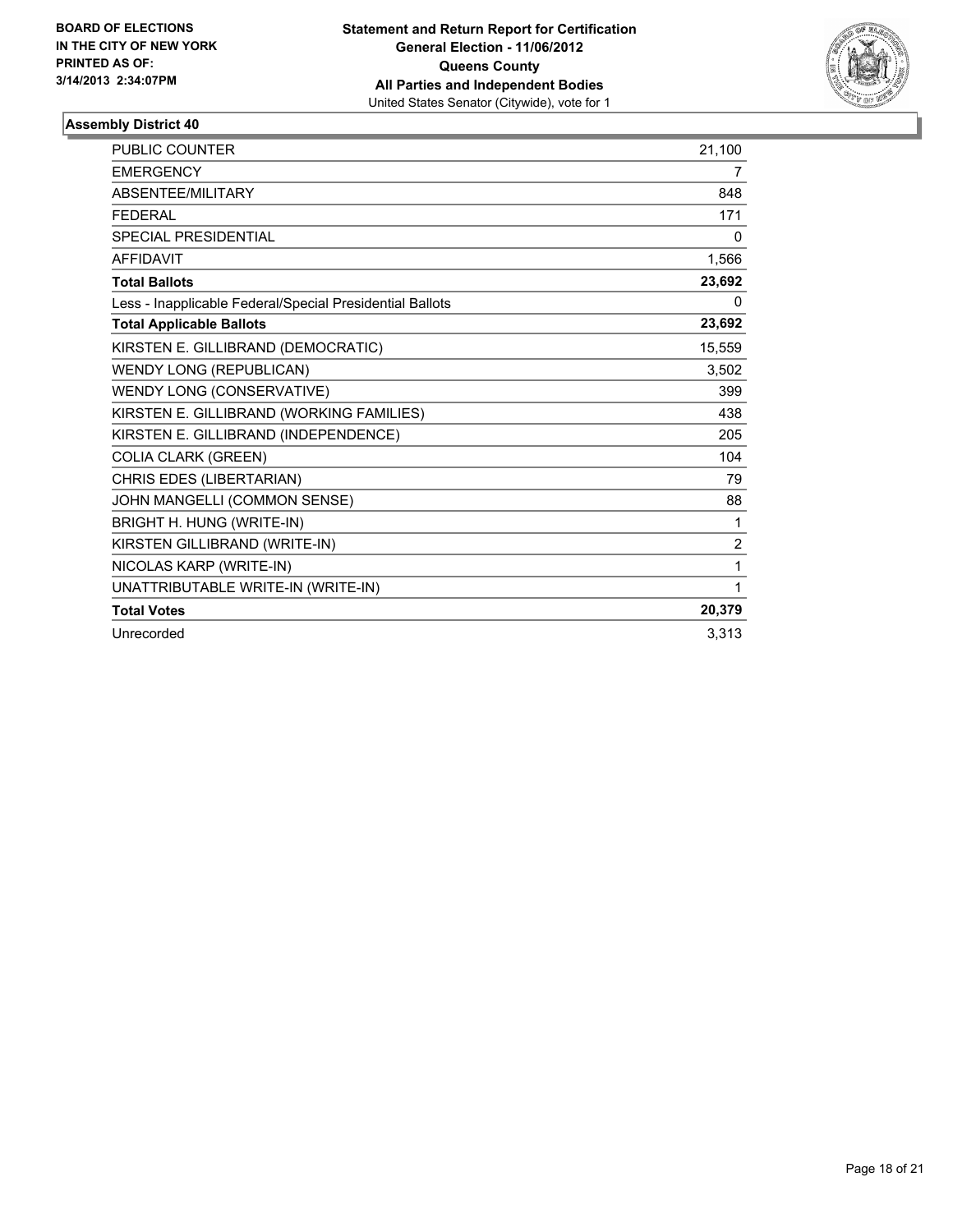

### **Total for United States Senator (Citywide) - Queens County**

| PUBLIC COUNTER                                           | 516,438        |
|----------------------------------------------------------|----------------|
| <b>EMERGENCY</b>                                         | 185            |
| ABSENTEE/MILITARY                                        | 16,769         |
| <b>FEDERAL</b>                                           | 4,778          |
| SPECIAL PRESIDENTIAL                                     | 1              |
| <b>AFFIDAVIT</b>                                         | 61,837         |
| <b>Total Ballots</b>                                     | 600,008        |
| Less - Inapplicable Federal/Special Presidential Ballots | (1)            |
| <b>Total Applicable Ballots</b>                          | 600,007        |
| KIRSTEN E. GILLIBRAND (DEMOCRATIC)                       | 450,607        |
| WENDY LONG (REPUBLICAN)                                  | 73,637         |
| WENDY LONG (CONSERVATIVE)                                | 8,532          |
| KIRSTEN E. GILLIBRAND (WORKING FAMILIES)                 | 12,542         |
| KIRSTEN E. GILLIBRAND (INDEPENDENCE)                     | 4,930          |
| <b>COLIA CLARK (GREEN)</b>                               | 3,021          |
| CHRIS EDES (LIBERTARIAN)                                 | 1,912          |
| JOHN MANGELLI (COMMON SENSE)                             | 1,470          |
| AL SHARPTON (WRITE-IN)                                   | 1              |
| ALEXANDRA HUNT (WRITE-IN)                                | 1              |
| ALI SIDDIQUEE (WRITE-IN)                                 | 1              |
| ANGELA HICKS (WRITE-IN)                                  | 1              |
| ATHANASIOS ARNIOTIS (WRITE-IN)                           | 1              |
| AVA MOHAMMED (WRITE-IN)                                  | 1              |
| AVHIK MITRA (WRITE-IN)                                   | 1              |
| <b>BARACK OBAMA (WRITE-IN)</b>                           | $\overline{c}$ |
| BERNIE SANDERS (WRITE-IN)                                | 1              |
| BILL MURRAY (WRITE-IN)                                   | $\mathbf{1}$   |
| BILL SCHOPP (WRITE-IN)                                   | 1              |
| BOB MENENDEZ (WRITE-IN)                                  | 3              |
| <b>BOB TURNER (WRITE-IN)</b>                             | 6              |
| <b>BRIAN TRATNER (WRITE-IN)</b>                          | 1              |
| BRIGHT H. HUNG (WRITE-IN)                                | 1              |
| CELENIA PENA (WRITE-IN)                                  | 1              |
| CHARLES BARRON (WRITE-IN)                                | 1              |
| CHARLES SCHUMER (WRITE-IN)                               | 4              |
| CHERYL LIPSIUS (WRITE-IN)                                | 1              |
| COLIA CLARK (WRITE-IN)                                   | 3              |
| COREY GUMBS (WRITE-IN)                                   | 1              |
| CORY BOOKER (WRITE-IN)                                   | 1              |
| DAVID LETTERMAN (WRITE-IN)                               | 1              |
| DAVID SEGRE (WRITE-IN)                                   | 1              |
| DAVID ULRICH (WRITE-IN)                                  | 1              |
| DR. SCOTT NOREN (WRITE-IN)                               | 1              |
| E BORG DUNCAN (WRITE-IN)                                 | 1              |
| ED KOCH (WRITE-IN)                                       | 1              |
| ERIC ULRICH (WRITE-IN)                                   | 8              |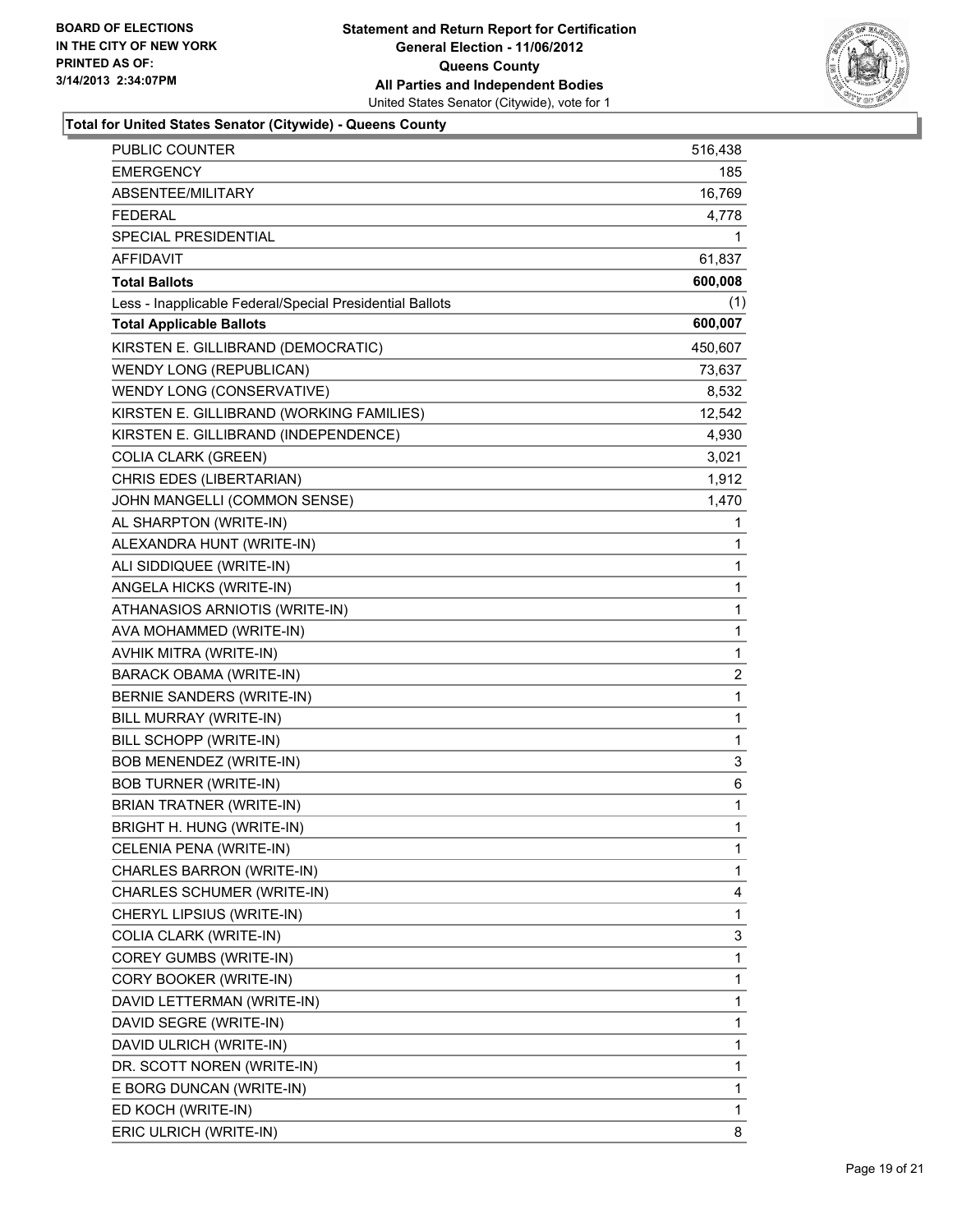

#### **Total for United States Senator (Citywide) - Queens County**

| ESTHER MARTIN (WRITE-IN)             | 1            |
|--------------------------------------|--------------|
| FAIZAN GHAZNAVI (WRITE-IN)           | 1            |
| FANUEL MARTY JR. (WRITE-IN)          | 1            |
| FREDDY REYES (WRITE-IN)              | 1            |
| <b>GEORGE EMERTZIADIS (WRITE-IN)</b> | 1            |
| <b>GRACE MENG (WRITE-IN)</b>         | 1            |
| HARRY REID (WRITE-IN)                | $\mathbf{2}$ |
| IAN SPAFFORD (WRITE-IN)              | 1            |
| IRMA RODRIGUEZ (WRITE-IN)            | 1            |
| ISAAC PARSEE (WRITE-IN)              | 1            |
| J. D. KIM (WRITE-IN)                 | 1            |
| JACK MARLINS (WRITE-IN)              | 1            |
| JAMES SANDERS (WRITE-IN)             | 1            |
| JOE MENDEZ (WRITE-IN)                | 1            |
| JOHN C. NAUDUS (WRITE-IN)            | 1            |
| JOHN JOLLEMUSHARSH (WRITE-IN)        | 1            |
| JOHN STRATOUDAKIS (WRITE-IN)         | 1            |
| JONATHAN WIENEKUN (WRITE-IN)         | 1            |
| JOSEPH AOUN (WRITE-IN)               | 1            |
| JOSEPH F. DRENNAN (WRITE-IN)         | 1            |
| KAREN KOSLOWITZ (WRITE-IN)           | 1            |
| KEMP HANNAN (WRITE-IN)               | 1            |
| KENNETH BARBINA (WRITE-IN)           | 1            |
| KEVIN O'CONNELL (WRITE-IN)           | 1            |
| KHALID ELTAHEB ABDELRAUD (WRITE-IN)  | 1            |
| KIM DESSIN (WRITE-IN)                | 1            |
| KIRSTEN GILLIBRAND (WRITE-IN)        | 54           |
| LOUIS PADRON JR. (WRITE-IN)          | 1            |
| MARK BIBLES (WRITE-IN)               | 1            |
| MARK LILAKOS (WRITE-IN)              | 1            |
| MICHAEL GRASSO (WRITE-IN)            | 1            |
| MIKE ACKERMAN (WRITE-IN)             | 1            |
| NICOLAS KARP (WRITE-IN)              | 1            |
| OLGA BEROELLER (WRITE-IN)            | 1            |
| OPRAH WINFREY (WRITE-IN)             | 1            |
| PATRICK LYNCH (WRITE-IN)             | 1            |
| PAUL VENTURA (WRITE-IN)              | 1            |
| RALPH NADER (WRITE-IN)               | 1            |
| RICH ROSENHAMMER (WRITE-IN)          | 1            |
| ROBERT TURNER (WRITE-IN)             | 1            |
| ROBIN M. COHEN (WRITE-IN)            | 1            |
| ROGER CALERO (WRITE-IN)              | 3            |
| ROSS PEROT (WRITE-IN)                | 1            |
| RUBEN DIAS (WRITE-IN)                | 1            |
| TEJAS DESAI (WRITE-IN)               | 1            |
| UNATTRIBUTABLE WRITE-IN (WRITE-IN)   | 58           |